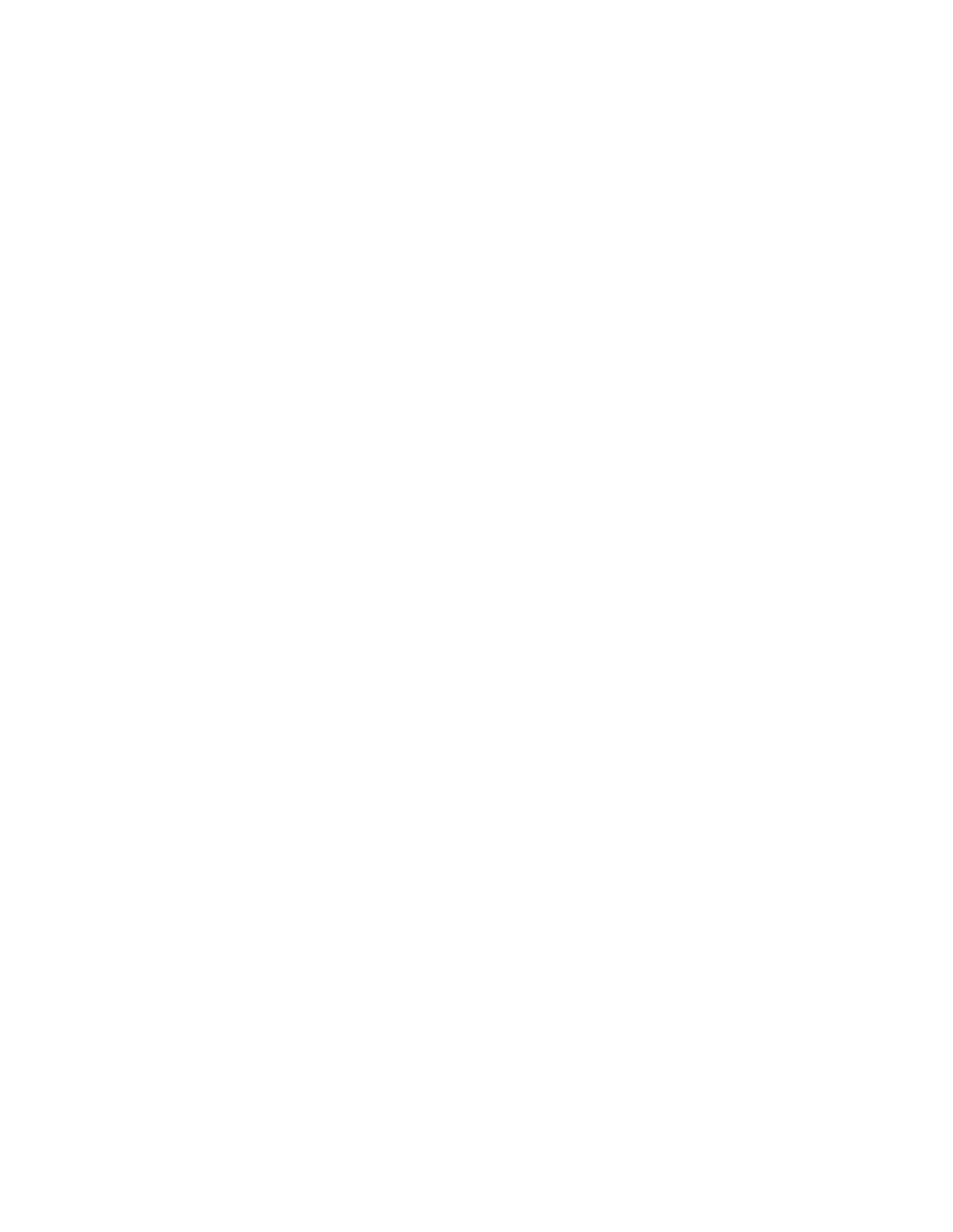# **GENERAL STATUTORY IM PLEMENTATION**

#### **OVERVIEW**

In calendar year 2012, the Commission welcomed new Commission member, Robert G. Blue. Also in calendar year 2012, the Commission said farewell to Commissioner Robert F. Scholz, who completed 9 years of dedicated service to the Commission and the State. During Calendar Year 2012, the Commission met 6 times in regularly scheduled sessions and on 1 occasion in special session to discuss a time sensitive advice matter. During its 6 regular meetings, the Commission considered issues related to all areas of its statutory mandate: financial disclosure, conflict of interest, lobbyist disclosure and conduct restrictions, local government ethics laws, school board ethics regulations, advisory opinions, enforcement matters, employee training, lobbyist training and public information activities.

The State Ethics Commission, as directed in State Government Article §15-205, administers the provisions of the Public Ethics Law; prescribes and provides forms for each document required by the Public Ethics Law; retains as a public record each document filed with the Commission for at least four years after receipt; periodically reviews the adequacy of public ethics laws; reviews financial disclosure statements and lobbyist activity reports filed in accordance with the Public Ethics Law and notifies officials and employees of any omissions or deficiencies; and publishes information that explains the provisions of the Law.

#### **ADVICE ACTIVITIES**

The State Ethics Commission is responsible for interpreting the Public Ethics Law. Sections 15-301 through 15-303 of the Public Ethics Law authorize the State Ethics Commission to issue formal advisory opinions in response to requests from officials, employees, lobbyists, and others who are subject to the Public Ethics Law. Formal opinions generally follow an appearance before the Commission by the requestor, are published in the Maryland Register, and are accessible electronically through the Division of State Documents in COMAR Title 19A. The Commission's regulations in COMAR 19A.01.02.05 also authorize the staff and the Commission to provide informal advice. The Commission and its staff provide informal advice in many forms, including letters, emails, and phone calls.

During its thirty-four years of existence, the Commission has issued 500 formal opinions, including 1 formal opinion in 2012. These opinions not only advise the public of the Commission's interpretation of the Public Ethics Law, but also guide the Commission and its staff in providing informal advice. In light of this large body of interpretive decisions, in recent years the Commission and its staff primarily have provided advice informally. This process allows the Commission and its staff to deliver more timely advice, which has been important in light of the steady increase in advice requests.

The Commission's informal docket, initiated in 2002, logs requests for informal advice submitted to the staff or Commission. The docket captures more complex matters (requiring research, consultation with other staff members, etc.) which come to the staff's attention by way of letters, telephone calls, email or "walk in" requests for advice. The Commission and its staff provided informal advice in the following subject areas during calendar years 2010 through 2012: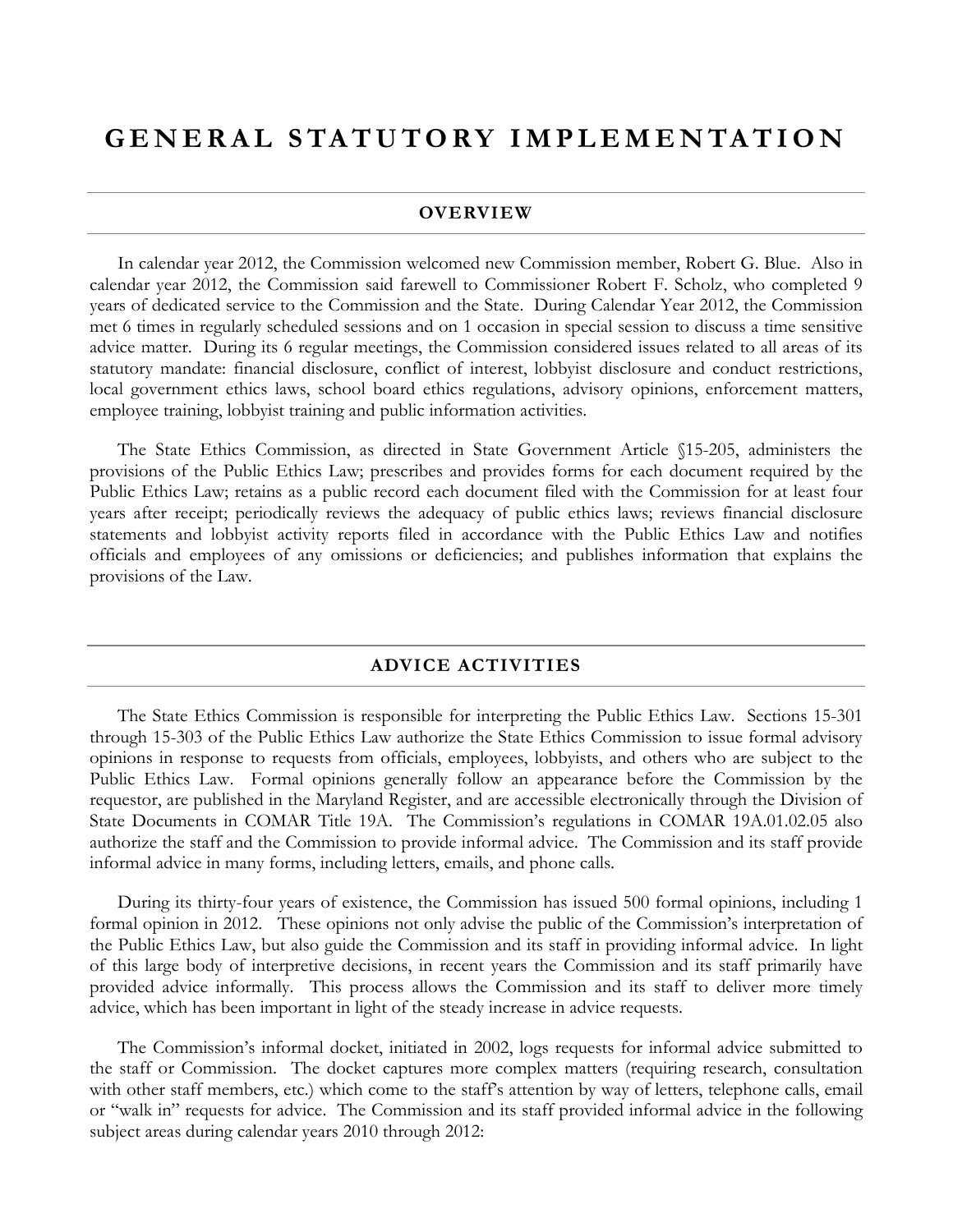| <b>SUBJECT MATTER OF THE ADVICE</b>          | 2012 | 2011           | 2010 |
|----------------------------------------------|------|----------------|------|
| Lobbying Registration, Reporting and Conduct | 8    | $\overline{2}$ | 10   |
| Secondary Employment Advice                  | 255  | 285            | 288  |
| Participation Advice                         | 31   | 18             | 13   |
| <b>Procurement Restrictions</b>              | 3    | 6              | 6    |
| Post-Employment Advice                       | 69   | 37             | 26   |
| <b>Gift Questions</b>                        | 60   | 46             | 25   |
| Other                                        | 44   | 49             | 42   |
| Total                                        | 470  | 443            | 410  |

The number of informal matters increased in 2012, continuing a recent upward trend. These numbers are likely attributable to the increase in the number of employees who received ethics training in recent years, as well as Commission staff's continued outreach to State agencies, employees, and public officials. The staff has worked hard to encourage employees and officials to take a proactive approach to dealing with ethics matters, preferring to deal with issues before they become enforcement matters. The vast majority of the matters addressed dealt with State employees seeking outside or secondary employment. The chart below shows the distribution of secondary employment advice requests by agency:



The 41 "other agency" secondary employment requests came from 20 different State agencies.

The informal docket does not include routine advice on matters that the Commission's Executive Director, General Counsel, Assistant General Counsel, and Staff Counsel are able to immediately resolve through telephone calls, emails, and in-person discussions on a daily basis. It also does not include the Commission staff assisting individuals with electronic filing or training or other general inquiries concerning the Public Ethics Law and access to public information.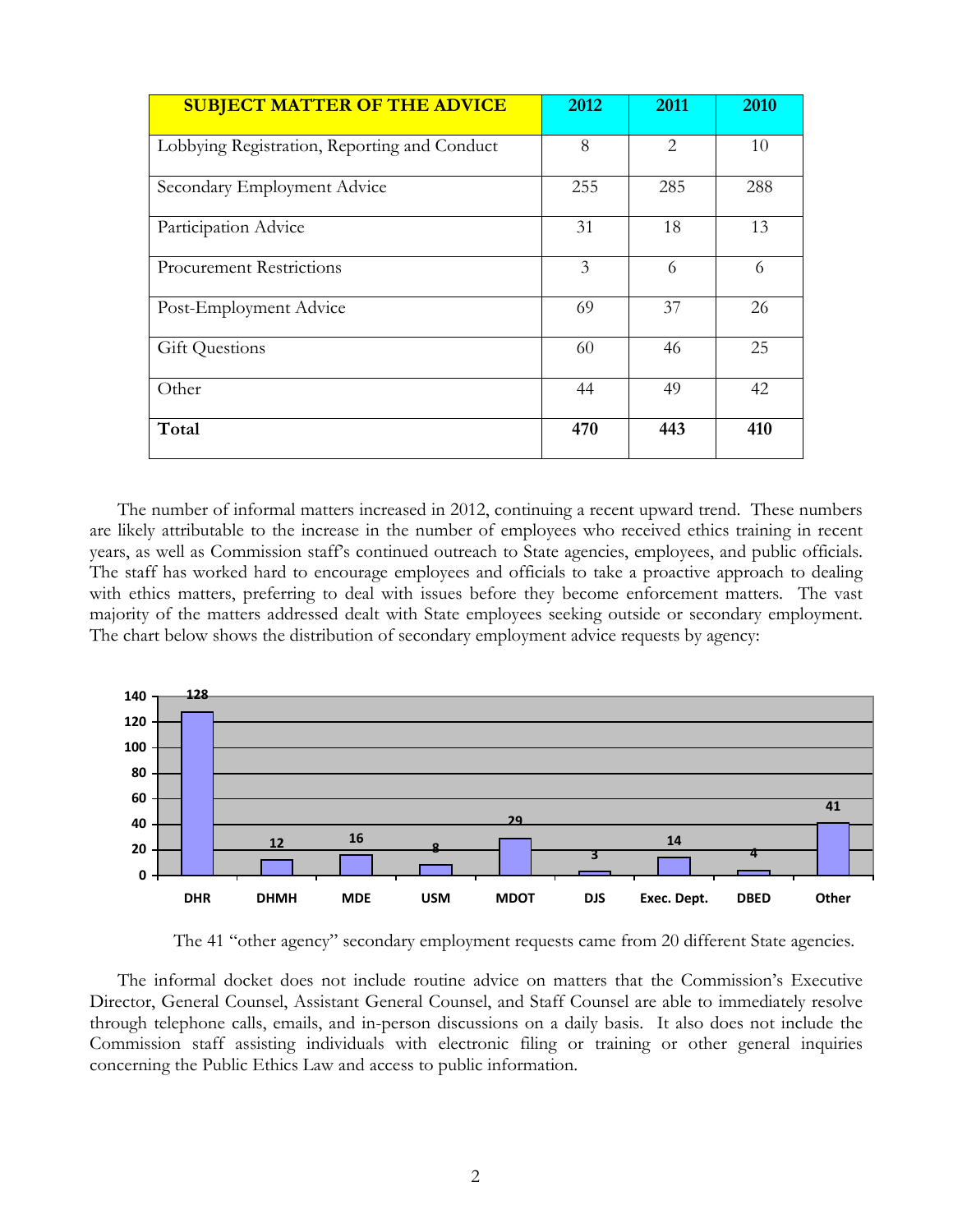#### **UNIVERSITY OF MARYLAND PUBLIC-PRIVATE PARTNERSHIP EXEMPTIONS**

In 1990, the General Assembly enacted legislation allowing the University System of Maryland (USM) to grant to university faculty certain exemptions from the conflict of interest provisions of the Public Ethics Law for "sponsored research and development" activities. Sponsored research and development was defined in the law as an "agreement to engage in basic or applied research or development at a public senior higher education institution, and includes transferring university-owned technology or providing services by a faculty member to entities engaged in sponsored research or development." Faculty members were not fully exempted from all Public Ethics Law requirements, and public disclosure of the interest or secondary employment was required. The institution granting the exemption was required to maintain the exemption as a public record and to file a copy with the State Ethics Commission.

In 1996, the General Assembly enacted the Public-Private Partnership Act which is codified in §15- 523. This law expands the exemptions beyond faculty to include vice-presidents and presidents of institutions as well as the chancellor and vice-chancellors of the USM. The Act also broadens the exemption from the conflict of interest provisions to include USM officials, faculty members, and employees. The USM Board of Regents and the USM institutions adopted procedures pursuant to §15- 523 to implement the conflict of interest exemptions. The USM Board of Regents and seven of the affiliated institutions adopted policies, and the Commission's authority is limited to approval of the policy's conformity with the requirements of §15-523.

The Law requires each governing board to report quarterly to the Governor, the Legislative Policy Committee of the General Assembly and the State Ethics Commission the number of exemptions approved. Records filed by the institutions with the Commission reflect a total of 313 faculty exemptions granted by the university presidents between 1996 and 2011, including exemptions at the University of Baltimore (UMB), the University of Maryland at Baltimore County (UMBC), the University of Maryland Biotechnology Institute (UMBI), the University of Maryland Center for Environmental Science (UMCES), and the University of Maryland College Park (UMCP). During calendar year 2012, USM institutions reported an additional 38 individual faculty member exemptions to the Commission. The exemptions were from the following institutions:

| <b>INSTITUTION</b>                  | <b>Number of</b><br><b>Exemptions</b> |
|-------------------------------------|---------------------------------------|
| University of Maryland College Park |                                       |
| University of Maryland Baltimore    |                                       |
| <b>TOTAL FACULTY EXEMPTIONS</b>     | 38                                    |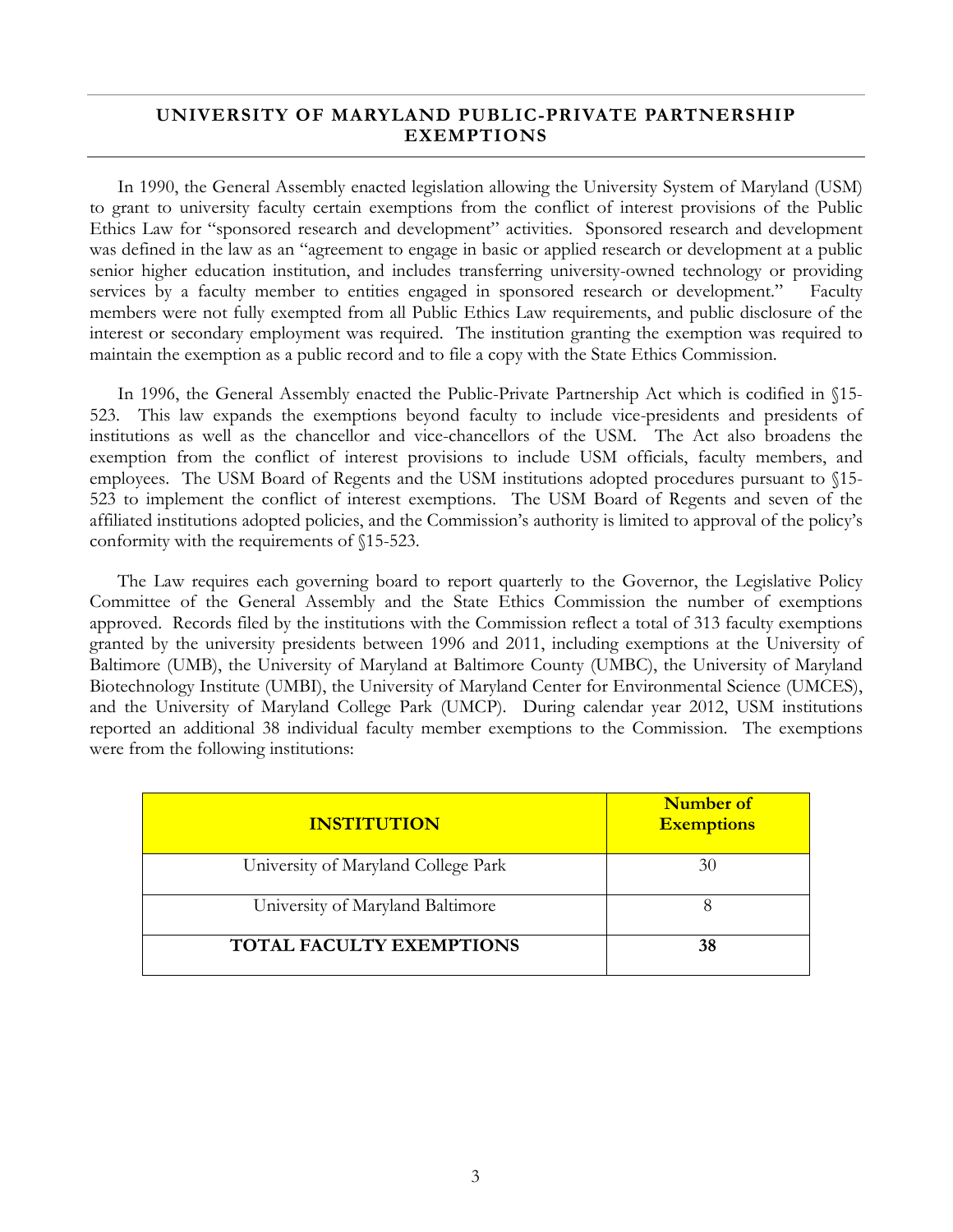#### **FINANCIAL DISCLOSURE**

The financial disclosure program continued to identify individual employees and officials required to file, provide technical assistance to filers, and monitor compliance with the Law. In accord with Public Ethics Law § 15-103, the Commission reviewed a significant number of requests by various agencies to add or delete positions to/from the financial disclosure filing list, along with an extensive review of some outdated listings. The net result was an increase in the number of filers from approximately 14,483 in 2011 to 14,554 in 2012.

Pursuant to Public Ethics Law §§ 15-103 and 15-209, the Commission made decisions regarding the status of newly created boards and commissions as "executive units" for purposes of financial disclosure filing requirements. The Commission also considered and acted upon requests by a number of boards and commissions for exemption from the requirement to file financial disclosure statements. In recent years, the Commission has seen a substantial increase in the number of boards, commissions, task forces, and technical advisory groups created by the General Assembly.

The basic financial disclosure statement filed by most individuals who are determined to be public officials is referred to as Form #1. Individuals who are public officials only as the result of their participation on boards or commissions are required to file a limited financial disclosure statement (Form #2). Legislators are required to file a more extensive disclosure statement (Form #19). The Commission staff conducts compliance reviews of financial disclosure statements and notifies filers of identifiable errors or omissions, and it pursues enforcement actions against those who fail to file. During 2012, the Commission staff reviewed more than 11,800 financial disclosure statements, largely due to the hiring of a contractual Special Assistant.

In 2005, the Commission implemented an electronic financial disclosure filing system while continuing to provide the option of filing on paper. Each year more and more State employees, officials and board and commission members file their financial disclosure statements electronically. Of the total number of filers during calendar year 2012, approximately 95% filed electronically. The electronic administrative tool permits the staff to quickly review electronically submitted statements, compare them to previously electronically filed statements, notify filers by email of any omissions or questions raised by the statements and maintain copies of those notifications in the filers' electronic records. The emails become attached to the electronic files, and a record is therefore compiled of statements, inquiries and responses. Filers may also electronically file amendments if required. Communication with filers, for the most part, was through email, which also saved the Commission substantial supply and postage costs. Full compliance with electronic filing will allow the Commission to review the statements more efficiently, notify filers of problems earlier than in prior years, and be more timely in the enforcement process. Full compliance with electronic filing will also reduce the Commission's filing space requirements and provide a safer, more secure and more efficient way of collecting, reviewing, and maintaining financial disclosure records.

#### **LOBBYIST DISCLOSURE AND REGULATION**

In 2006, the Commission implemented a process for regulated lobbyists to file required reports electronically. Through the Commission's website, [http://ethics.gov.state.md.us,](http://ethics.gov.state.md.us/) the public is able to search lobbying registrations, event reports and activity reports.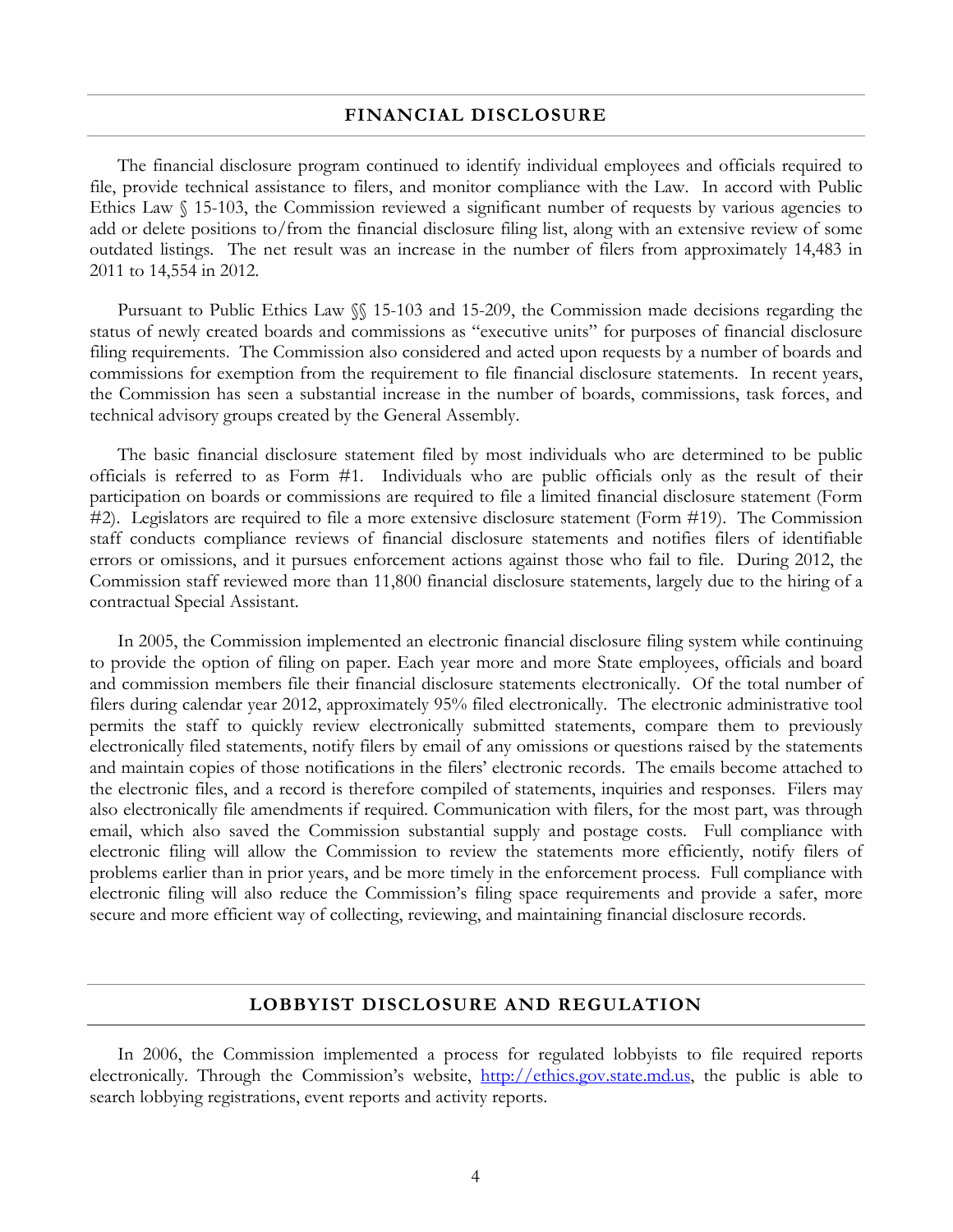The lobbying year runs from November 1<sup>st</sup> to October 31<sup>st</sup> of the following year. The Public Ethics Law requires a regulated lobbyist to register separately for each entity that engages the regulated lobbyist for lobbying purposes. During the lobbying year ending October 31, 2012, 2,943 lobbying registrations were filed with the Commission. Those registrations were submitted by 723 lobbyists on behalf of 1,307 employers. This represents an increase of 185 registrations from the 2,758 filed by October 31, 2011. The following table summarizes lobbying expenditures for the last three lobbying years:

| <b>EXPENDITURES BY LOBBYISTS</b>                                                                                                                                                                                                     |            |            |            |
|--------------------------------------------------------------------------------------------------------------------------------------------------------------------------------------------------------------------------------------|------------|------------|------------|
| <b>Type of Expenditure</b>                                                                                                                                                                                                           | 10/31/2012 | 10/31/2011 | 10/31/2010 |
|                                                                                                                                                                                                                                      | \$         | \$         | \$         |
| B-1: Meals and beverages for officials or employees<br>or their immediate families                                                                                                                                                   | 5,183      | 9,780      | 5,490      |
| B-2: Special events, including parties, dinners,<br>athletic events, entertainment, and other functions<br>to which all members of the General Assembly,<br>either house thereof, or any standing committee<br>thereof were invited. | 2,039,495  | 1,384,169  | 1,342,398  |
| B-3: Food, lodging, and scheduled entertainment of<br>officials and employees and spouses for a meeting<br>given in return for participation in a panel or<br>speaking engagement at the meeting                                     | 12,038     | 17,507     | 12,511     |
| B-4: Food and beverages at approved legislative<br>organizational meetings                                                                                                                                                           | 6,535      | 6,594      | 253        |
| B-5: Tickets or free admission to attend charitable,<br>cultural or political events where all members of a<br>legislative unit are invited.                                                                                         | 4,125      | 2,764      | 1,692      |
| B-6: Gifts to or for officials or employees or their<br>immediate families (not included on B-1 through<br>$B-5)$                                                                                                                    | 8,580      | 3,292      | 3,220      |
| <b>SUBTOTAL OF ITEMS B-1 THROUGH B-6</b>                                                                                                                                                                                             | 2,075,956  | 1,424,106  | 1,365,564  |
| B-7: Total compensation paid to registrant (not<br>including sums reported in any other section)                                                                                                                                     | 42,122,015 | 38,726,848 | 36,133,033 |
| B-8: Salaries, compensation and reimbursed<br>expenses for staff of the registrant                                                                                                                                                   | 1,830,483  | 1,456,401  | 829,471    |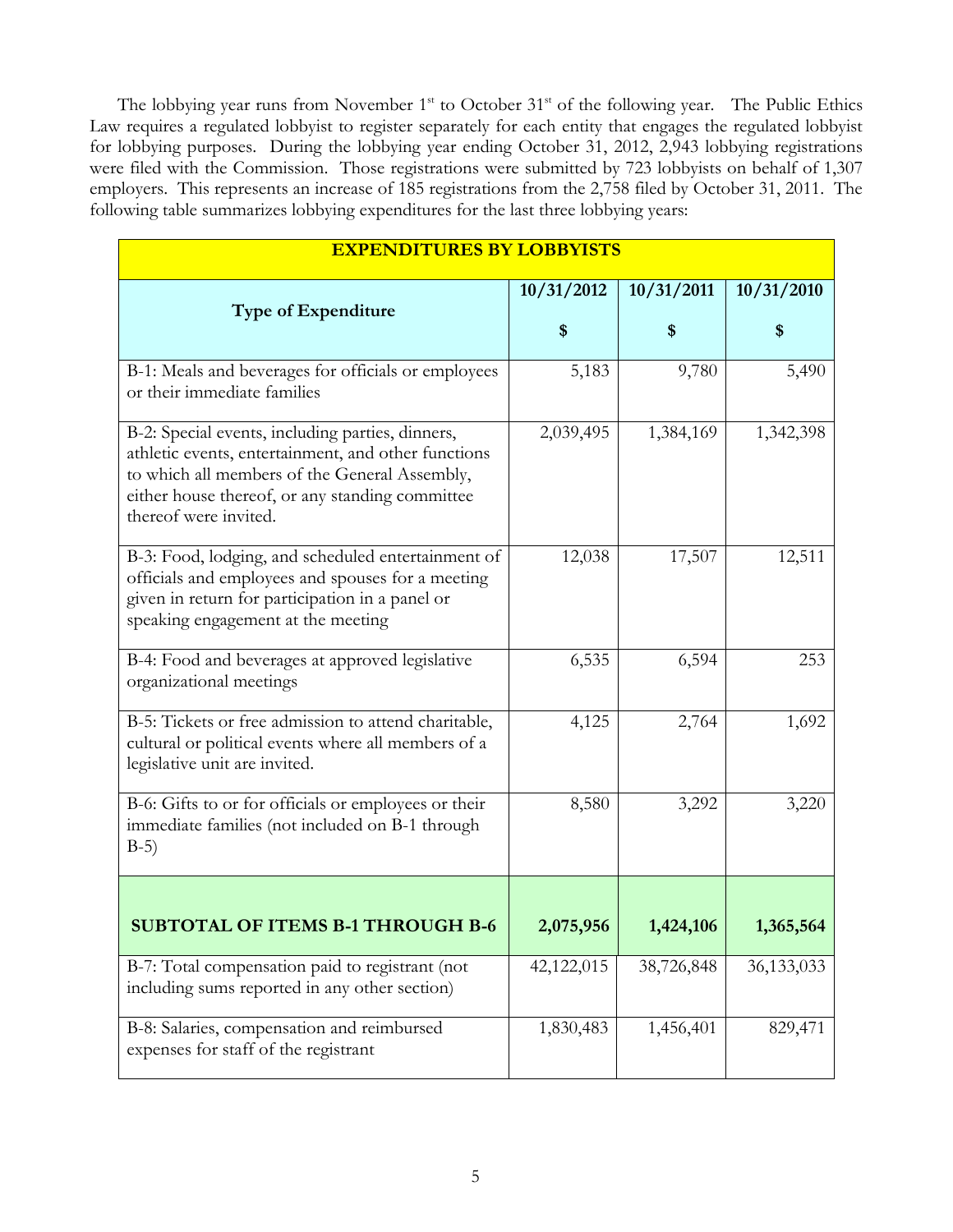| <b>EXPENDITURES BY LOBBYISTS</b>                                                                              |                  |                  |                  |
|---------------------------------------------------------------------------------------------------------------|------------------|------------------|------------------|
| <b>Type of Expenditure</b>                                                                                    | 10/31/2012<br>\$ | 10/31/2011<br>\$ | 10/31/2010<br>\$ |
| B-9: Office expenses not reported in B-7 or B-8                                                               | 853,530          | 739,867          | 746,247          |
| B-10: Cost of professional and technical research<br>and assistance not reported in items B-7 or B-8          | 626,758          | 533,547          | 554,359          |
| B-11: Cost of publications which expressly<br>encourage persons to communicate with officials<br>or employees | 5,634,077        | 1,117,838        | 424,620          |
| B-12: Fees and expenses paid to witnesses                                                                     | 7,804            | 3,434            | 3,590            |
| B-13: Other expenses                                                                                          | 1,103,383        | 797,704          | 761,968          |
| <b>TOTAL OF ITEMS B-1 THROUGH B-13</b>                                                                        | \$54,254,006     | \$44,799,745     | \$40,818,852     |

#### **ENFORCEMENT ACTIVITIES**

There are two different types of complaints, as that term is used in the Public Ethics Law and the Commission's regulations. The Public Ethics Law provides that any person may file a complaint with the Commission. Complaints filed with the Commission must be signed under oath and allege a violation of the Public Ethics Law by a person subject to the law. In addition, following investigation of independently obtained information, the Commission may issue a complaint alleging Public Ethics Law violations on its own motion. Enforcement inquiries and reviews are conducted by the Commission's Staff Counsel, with the assistance of two paralegals and a compliance officer. In 2012, Staff Counsel was also assisted by 3 interns.

The term "preliminary matters" describe those matters that have not yet reached the complaint stage. The Commission's enforcement procedures divide preliminary matters into two categories. All new matters are docketed as Preliminary Consideration Matters (A matters) and presented to the Commission for review to determine whether the matter merits staff inquiry or follow-up. Cases where the Commission determines that investigation is warranted are designated Preliminary Inquiry Matters (B matters).

In 2012, the Commission opened 44 A matters, including 24 conflict of interest matters, 10 lobbyist matters, 8 financial disclosure matters and 1 local government matter. The Commission issued a reprimand to a State Highway Administration employee, through a Pre-Complaint Disposition Agreement, who violated participation restrictions by becoming involved in matters in which a qualifying relative had an employment interest. As part of the Agreement, the employee paid a fine of \$1000.00.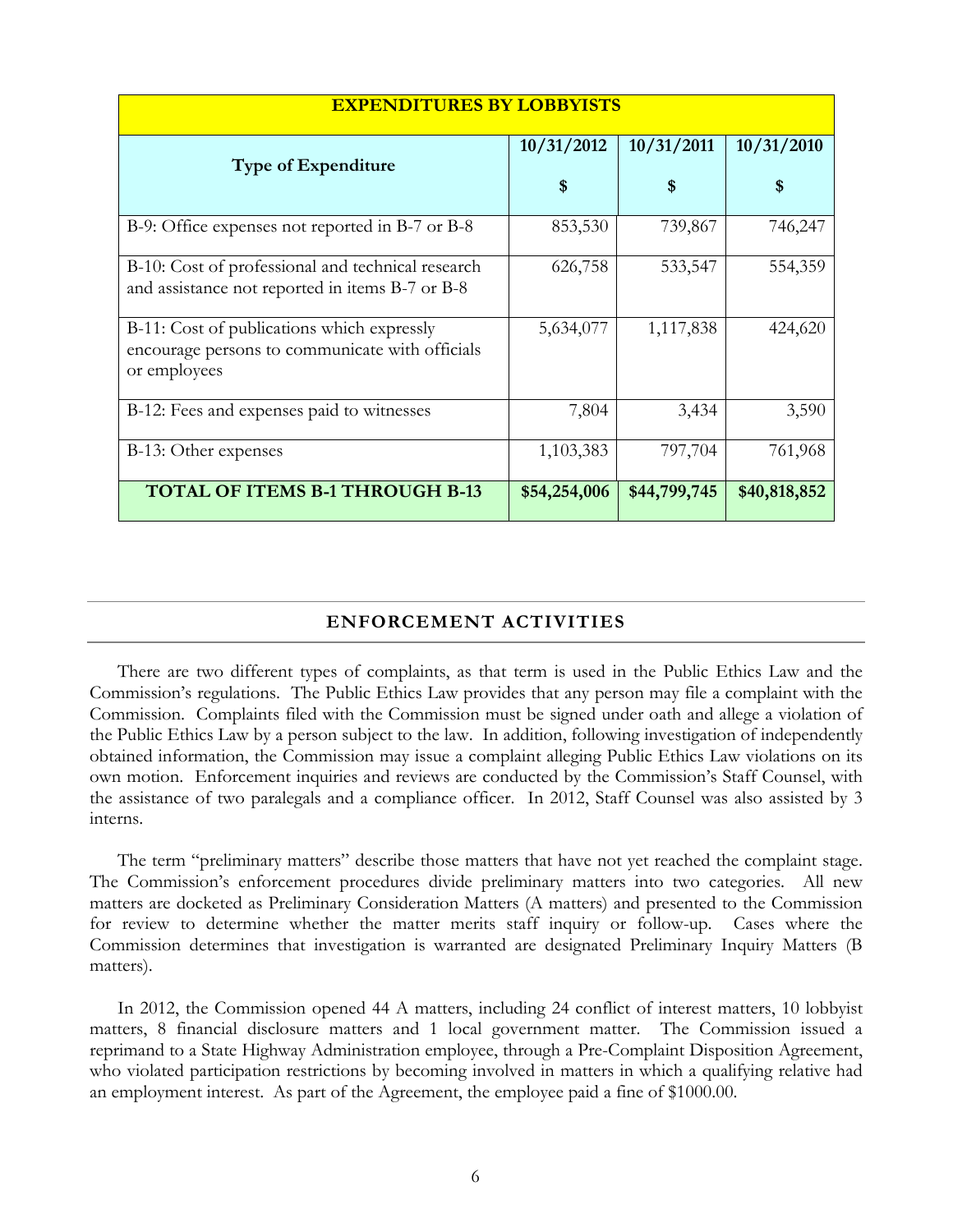The Commission also entered into 34 Late Filing Agreements with lobbyists during 2012, resulting in payments of \$5,210.00 to the State of Maryland. The Commission issued a reprimand to a lobbyist, through a Pre-Complaint Disposition Agreement, who knowingly made false material statements of fact to employees of the Department of Legislative Services in violation of lobbying provisions. The lobbyist agreed to pay \$500.00 as a settlement in lieu of a potential fine of up to \$5,000. The Commission closed 44 A matters in 2012, including 3 matters carried over from 2011. (Note that at this preliminary stage, allegations of ethics violations against multiple parties may be grouped as a single matter; e.g. late filed lobbyist reports.)

The Commission opened 3 Preliminary Inquiry Matters (B matters) in 2012, including 2 conflict of interest matters and 1 lobbying matter. In 2012, the Commission also closed 3 B Matters, including 2 matters carried over from 2011.

In calendar year 2012, the Commission issued 38 complaints, including complaints in 33 financial disclosure matters and 5 lobbying matters. The Commission closed 51 complaints in 2012, including 23 matters from 2011, 1 matter from 2010 and 1 matter from 2009. During 2012, 3 hearings were held, in which all 3 resulted in findings of violation, for failure to file financial disclosure statements. The Commission issued a reprimand to a legislator, through a Stipulation of Settlement Agreement, for violations of the financial disclosure provisions of the Public Ethics Law. The legislator paid a fine of \$10,000.00.

All enforcement payments were deposited in the State's general fund and cannot be used by the Commission. The Commission collected a total of \$17,420.00 in enforcement payments in 2012.

#### **LOCAL GOVERNMENT ETHICS LAWS**

As originally drafted, the Public Ethics Law required Maryland counties and cities to enact local laws similar to the State's Public Ethics Law. In 1983, the General Assembly amended the Law to require local school boards either to adopt ethics regulations similar to the State Law or to be covered by county ethics laws. In 2010, the General Assembly enacted legislation (Chapter 277 of 2010) requiring local governments to adopt conflict of interest restrictions and financial disclosure requirements for elected local officials and candidates that were at least as stringent as the requirements for public officials in the Public Ethics Law. That legislation also requires local boards of education to adopt conflict of interest standards and financial disclosure requirements at least as stringent as the provisions for State officials in the Public Ethics Law for members of and candidates for election to the board of education. The law requires each local ethics commission or appropriate entity to certify to the State Ethics Commission that the county or municipal corporation is in compliance with the requirements of the law on or before October 1 of each year.

In response to this legislation, in 2011, the Commission amended its local government and board of education regulations. The Commission's Executive Director, General Counsel and Assistant General Counsel have worked with local governments and boards of education, as well as the Maryland Association of Counties, the Maryland Municipal League, and the Maryland Association of Boards of Education in implementing Chapter 277, as well as in educating local governments and boards of education on the new requirements in the Public Ethics Law.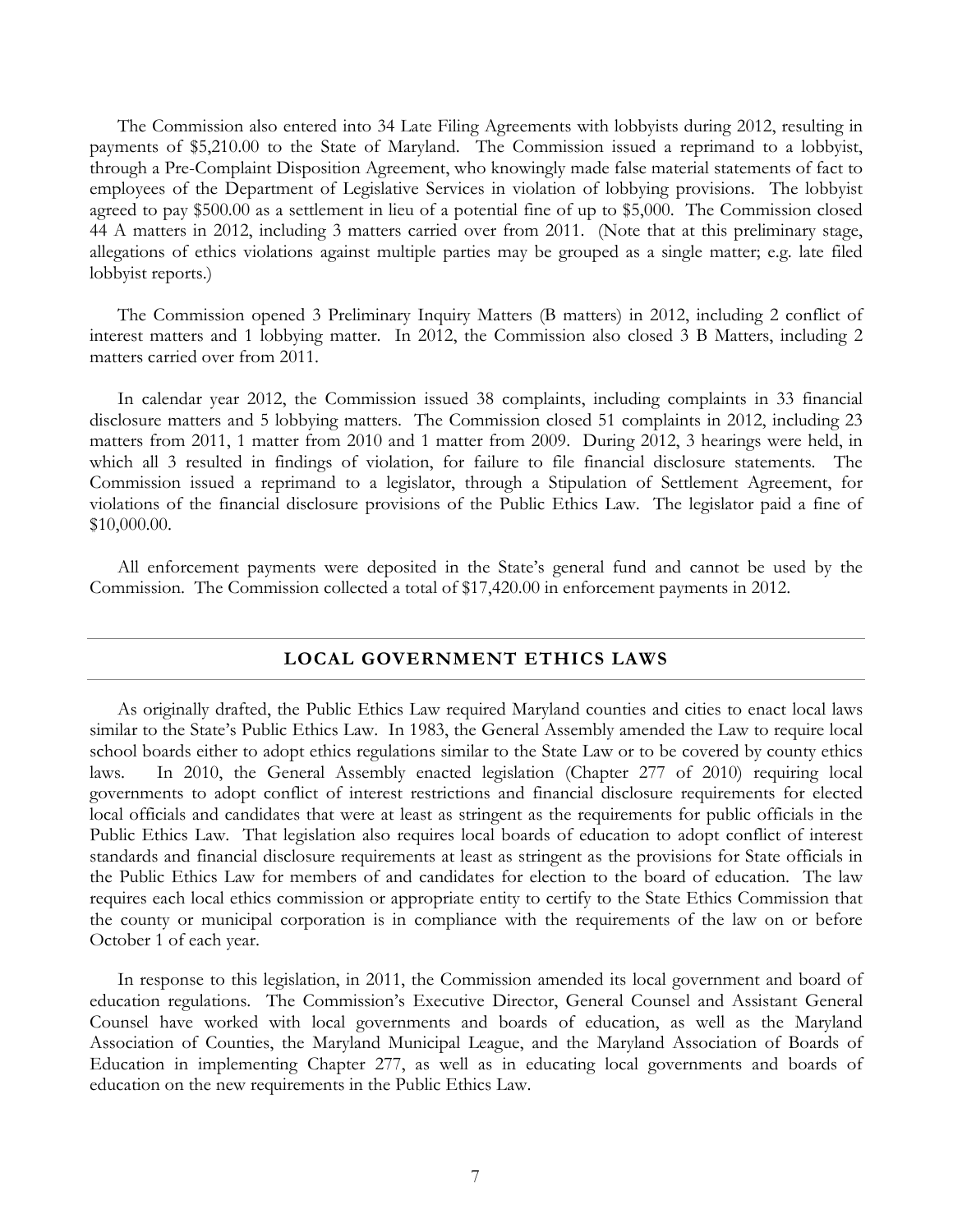During 2012, the Commission's Executive Director, General Counsel, and Assistant General Counsel participated in numerous phone discussions with county and local ethics officials, as well as their representative associations regarding questions relating to conflicts of interests, financial disclosure and lobbying and the implementation of Chapter 277 of 2010. The Commission received 116 written requests for advice from local governments and boards of education. The Commission staff continued its review of the ethics ordinances and policies of local governments and boards of education for compliance with the Public Ethics Law and the Commission's regulations. In addition, the Commission approved draft ordinances from eight counties and forty-four municipalities. Once these approved draft policies are enacted, the counties or municipalities should certify compliance as discussed above. The Commission has approved ethics policies from all twenty-four boards of education. In cases involving boards of education, Chapter 277 of 2010 requires a board of education to submit adopted regulations and amendments to adopted regulations to the State Ethics Commission for review and approval or disapproval, but no annual certification is required. The Commission staff is actively working with the remaining local governments to ensure their drafts meet the requirements of the Public Ethics Law prior to presenting the drafts to the Commission.

The Public Ethics Law and the Commission's regulations authorize the Commission to exempt a municipality from the requirement to adopt an ethics law, or to modify the provisions applicable to a municipality, if the Commission determines an exemption or modification to be warranted based upon the size of the municipality. In considering whether the size of a municipality justifies an exemption or modification, the Commission looks at a number of factors, including population, number of public employees, type and number of government functions performed by the municipality, and the size of the municipal budget. In 2012, the Commission continued its decennial review of the exemption status of municipalities following the 2010 census to determine whether previously granted exemptions are still appropriate. The Commission reviewed seventy-five exemption requests. Of those seventy-five requests, the Commission denied two, granted fifty-eight full exemptions and exempted fifteen jurisdictions from the requirement to adopt lobbying provisions. In 2012, the Commission did not grant any substantive modifications to either the conflict of interest or financial disclosure provisions for any local government. The Commission did approve a few modifications related to the timing of financial disclosure statement filings for candidates for local elected office.

Finally, the Commission also received and reviewed two reports from Montgomery County and three reports from Prince George's County regarding the special land use ethics disclosure reports required in certain jurisdictions (See §15-829 through §15-841).

#### **EDUCATIONAL AND INFORMATIONAL ACTIVITIES**

The Commission staff has been active in providing formal training to State employees, lobbyists and local jurisdictions. The training has involved advising and assisting employees, officials, candidates and lobbyists on completion of forms, and providing training related to the conflict of interest provisions of the Public Ethics Law. The Commission staff has assisted local government and school board officials in drafting their ethics laws and regulations. The staff has also provided technical advice to local government ethics commissions.

The Public Ethics Law requires new financial disclosure filers to receive 2 hours of Ethics Law training (§15-205(d)). The Commission implemented online training in order to facilitate the training process in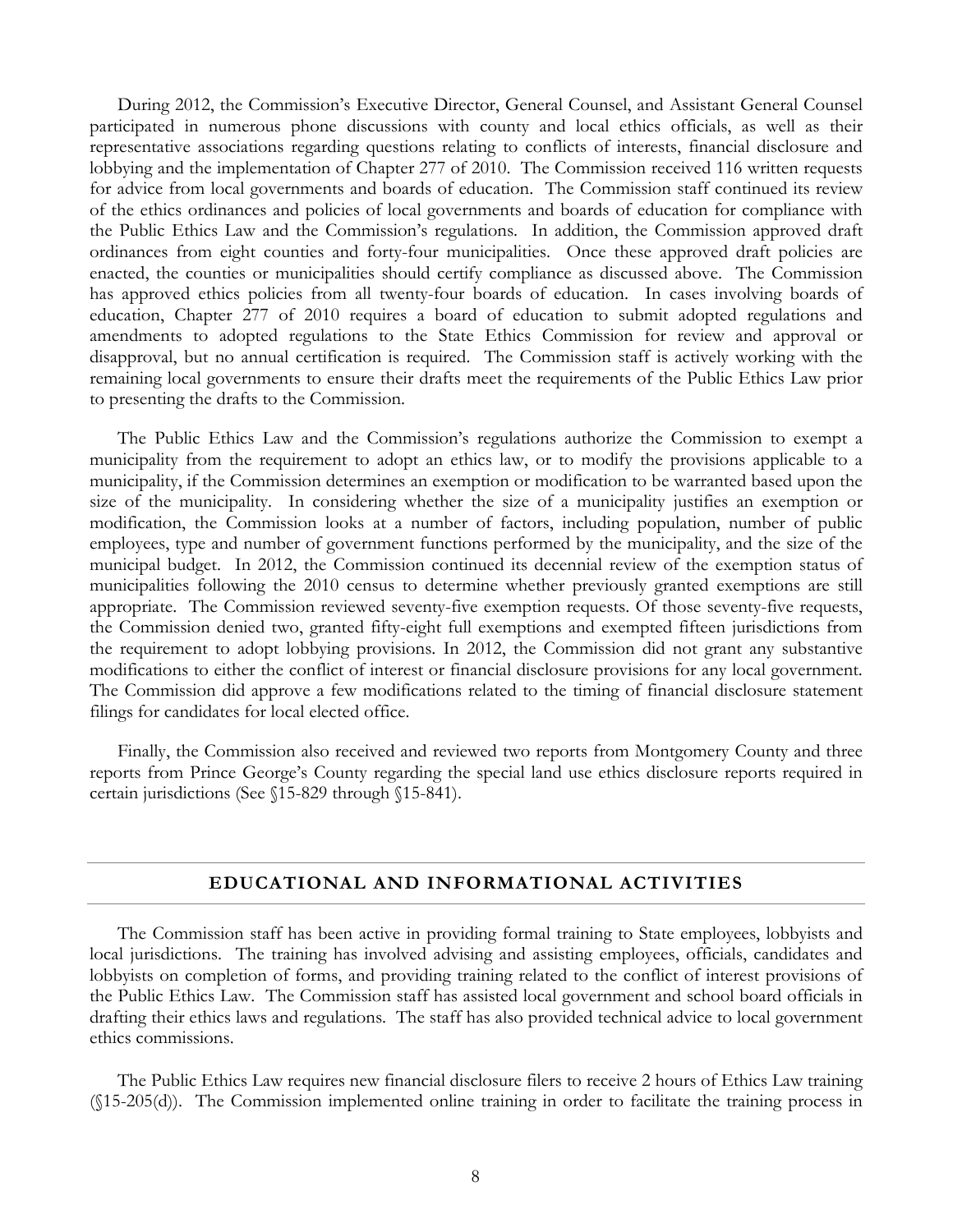March of 2010. A total of 964 public officials and state employees took the conflicts of interest training online during calendar year 2012. The electronic training allows officials, employees and lobbyists (see lobbyist training, below) to take the training at their offices, at a time convenient for them, and saves on expenditures related to staff travel, parking, and meals. The electronic training, which was created, and is maintained, by a contractor, will require periodic expenditures for updating and refreshing.

In addition to the basic training provided to new financial disclosure filers, the staff regularly responds to requests from various State entities for general ethics training and other, specifically focused training. The staff conducted 7 general ethics training programs for agencies, boards and commissions, attended by 168 State employees and public officials, addressing conflicts of interest and the electronic filing process for financial disclosure statements. The Commission staff also conducted 21 training sessions addressing conflicts of interest and procurement issues attended by an additional 794 State employees, public officials, members of public and special interest groups. The total number of individuals who attended general ethics and conflicts of interest training was 962.

In accordance with § 15-205(e) of the Public Ethics Law, which requires the State Ethics Commission to provide a training course for regulated lobbyists and prospective regulated lobbyists at least twice each year, the Commission staff conducted 5 lobbying training programs, attended by 37 regulated lobbyists. In addition, a total of 287 regulated lobbyists took the mandated training online (which was introduced in 2010) during the calendar year 2012. The lobbying programs focused on electronic filing and the general lobbying conduct prohibitions in the Law, and reporting requirements.

In addition to requiring the State Ethics Commission to provide training for regulated lobbyists, the Law requires regulated lobbyists to attend a training course at least once in any 2-year period during which a lobbyist has registered with the Ethics Commission. Currently, however, the Law does not authorize the Ethics Commission to enforce this requirement. This report does include an entry in the Legislative Recommendations section to amend the Law to provide the Commission with the ability to enforce the training requirement for regulated lobbyists.

The State Ethics Commission has become increasingly reliant on its website. In 2012 the Commission's website, through dedicated efforts of staff member Jennifer Whitehead, underwent a major makeover with the objective of increasing its usefulness to State employees, lobbyists and members of the general public. The Commission's home page allows users to access the Commission's Annual Reports, special explanatory memoranda, and other information. The Commission's electronic filing for lobbyists and financial disclosure filers may be accessed from the website, and all Commission forms may be downloaded from the home page. Electronic training for State employees, officials and lobbyists may also be accessed from the Commission's website.

# **201 2 LEGISLATION REPORT**

The State Ethics Commission proposed three departmental bills for the 2012 Session of the General Assembly. Of those, two were submitted to the General Assembly, one of which was enacted. Senate Bill 147 (Chapter 185 of the Acts of 2012) makes a technical change to the Administrative Procedure Act that expands the category of officials, to include the Commission's General Counsel, who can certify that changes made to the text of a proposed regulation are non-substantive, thereby allowing the regulation to be adopted.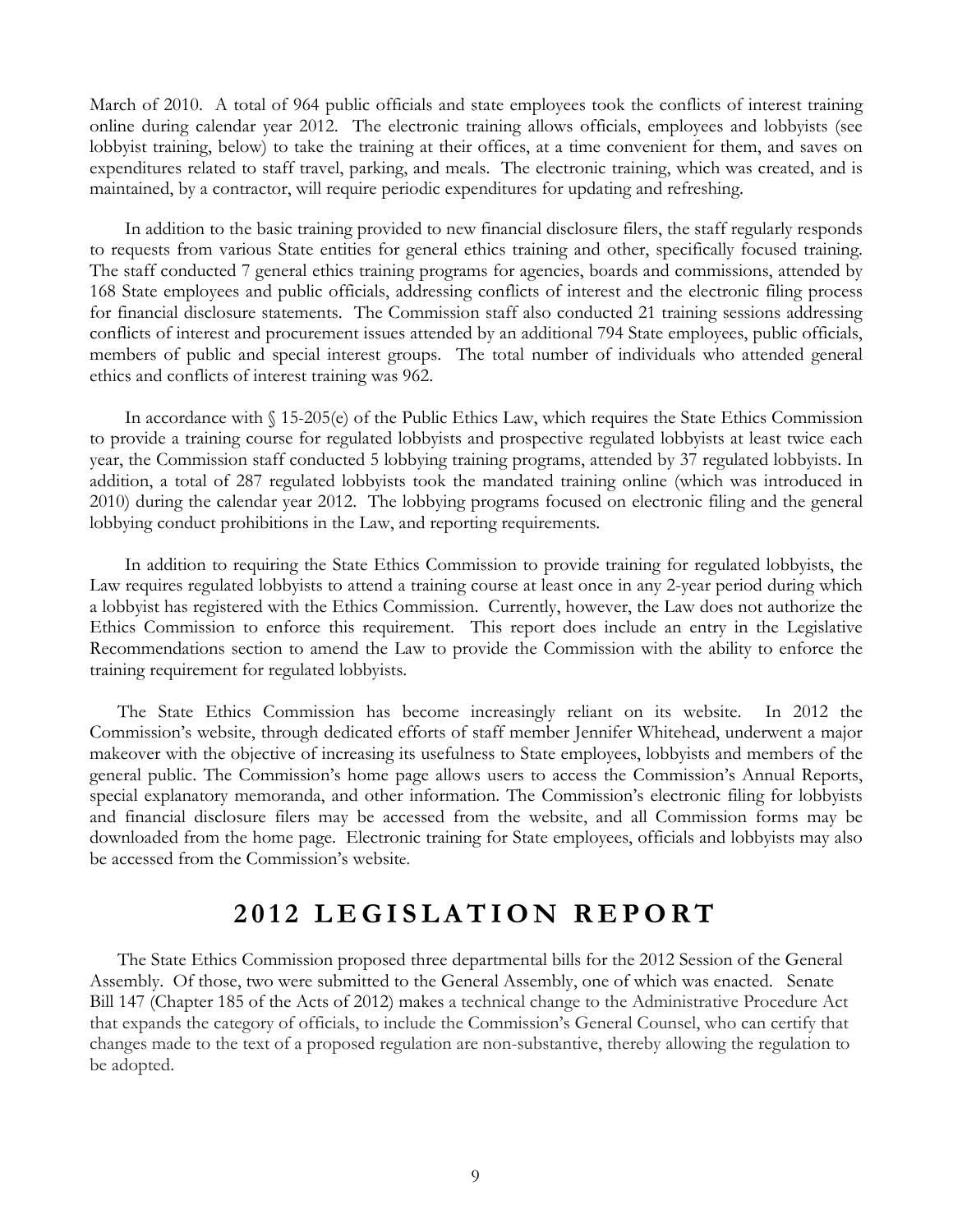# LEGISLATIVE RECOMMENDATIONS

#### **PROPOSED CHANGES TO CONFLICT OF INTEREST PROVISIONS**

The Commission has reviewed the conflict of interest provisions of the Public Ethics Law and suggests that the General Assembly consider the following issues:

- Like legislators, legislative staff should be prohibited from lobbying for one legislative session after leaving their State employment.
- The law prohibiting misuse of confidential information by current officials and employees should be extended to include the misuse of confidential information acquired during State service by former officials and employees.
- The provisions relating to honoraria should be amended to clearly identify the types of honoraria that may be accepted, as well as the circumstances under which honoraria may be accepted.

#### **PROPOSED CHANGES TO LOBBYING PROVISIONS**

The Commission supports modifying the lobbying provisions of the Public Ethics Law in the following manner:

- Lobbyists may file their activity reports, file other lobbying reports, and initiate their lobbyist registrations with the Commission electronically. However, the Law requires that registrations include written authorization by the lobbying employer before the registration can be accepted. As a result, while a lobbyist can initially submit the data electronically, a lobbyist cannot complete the registration electronically, but must submit a signed, paper form before the registration process is considered complete. The Commission recommends modifying this requirement to allow a lobbyist to complete a registration electronically, which would then permit the Commission to offer lobbyists the convenience of paying the registration fee electronically as well. The Commission proposes enhancements to the existing electronic lobbying system to more clearly identify the information required to be reported and to create a more seamless and efficient system. To pay for these enhancements, the Commission recommends a modest increase to the Lobbyist Registration Fee, which is used to defray the costs of administering the Commission's lobbying program.
- As discussed in the Educational and Informational Activities section of this report, while the Public Ethics Law requires lobbyists to attend a training course at least once in any 2-year period during which a lobbyist has registered with the Ethics Commission, there is no authority for the Commission to enforce this requirement. The Commission recommends that the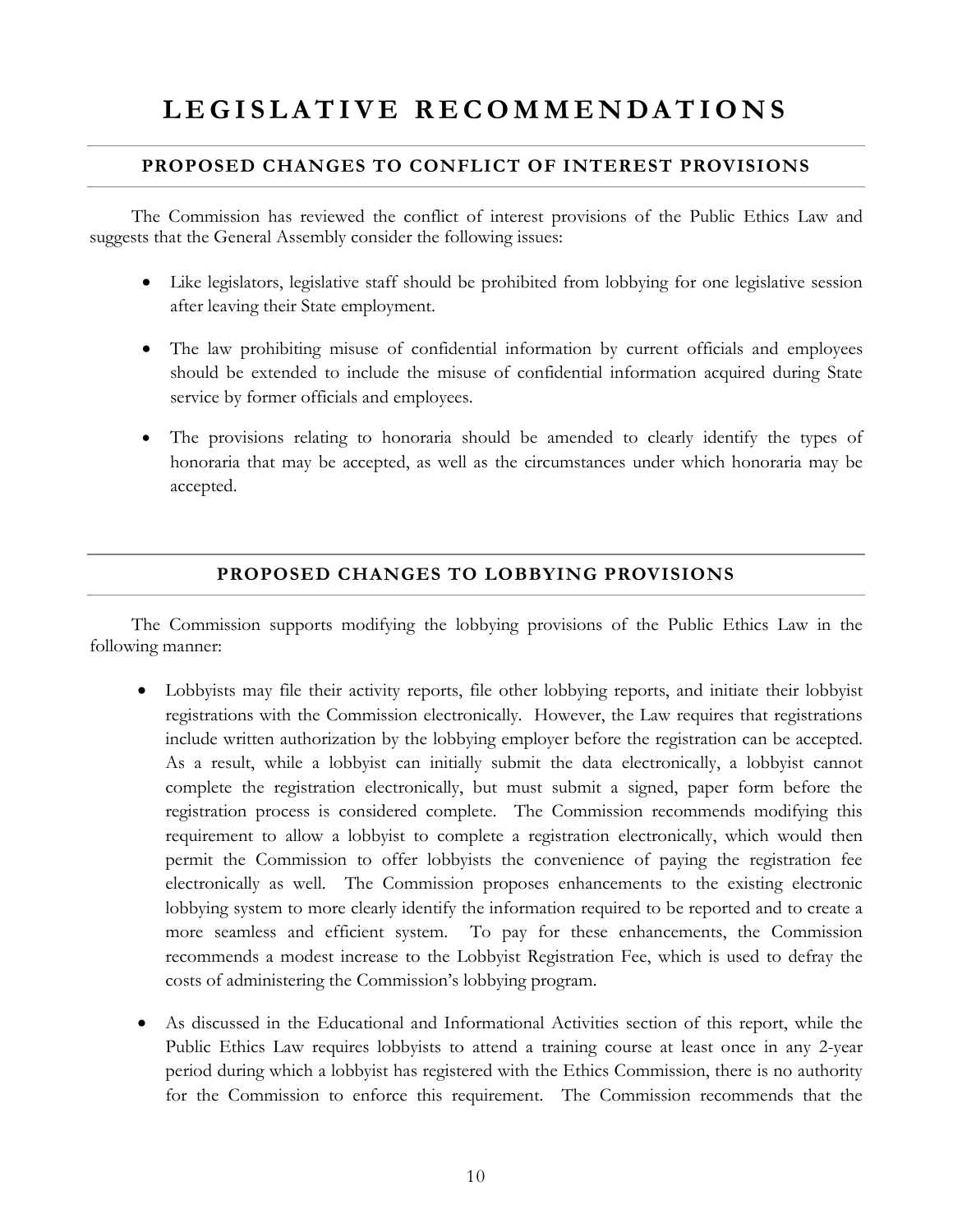General Assembly amend the Law to provide such authority, which can be accomplished simply by moving the training requirement to Subtitle 7 from its current location in Subtitle 2, as the Commission does have authority to enforce violations of Subtitle 7.

- Section 15-708 requires lobbyists to report the total cost of a meal or reception to which all members of a legislative unit are invited. The current requirement may inadvertently inflate the actual amount spent on lobbying legislators when both legislators and non-legislators are invited. The Commission recommends that the General Assembly amend this provision by limiting the reporting requirement to the costs associated with the legislative invitees only.
- Section 15-705 requires regulated lobbyists to file a separate report disclosing the name of any State official of the Executive Branch or member of the immediate family of a State official of the Executive Branch who has benefited from gifts of meals or beverages from the regulated lobbyist. A lobbyist must file this report accounting for all expenditures on a meal or beverage for an official of the Executive Branch or a member of the official's immediate family. This reporting requirement is difficult to administer and is not consistent with other gift reporting requirements, which generally require a recipient to report gifts only when the value is \$20 or greater or \$100 cumulatively from one donor. The Commission recommends that the General Assembly amend this provision to require a report only when the amount spent is \$20 or greater or \$100 cumulatively from one donor.

#### **PROPOSED CHANGES TO FINANCIAL DISCLOSURE PROVISIONS**

During the coming calendar year, the Commission will continue to focus its attention on several of the financial disclosure provisions of the Public Ethics Law. The Commission recommends the General Assembly consider the following amendments to the financial disclosure provisions of the Public Ethics Law:

- The Public Ethics Law does not establish the financial disclosure requirements for judges and judicial appointees; instead, the Court of Appeals must adopt rules regarding financial disclosure. Judges and judicial appointees file their statements with the Court of Appeals or its designee, which then forwards the statements to the Commission. Because the Commission does not have jurisdiction over judges and judicial appointees, the Commission recommends eliminating the requirement to forward the statements to the Commission.
- In the 1999 Session of the General Assembly, the Harford County Liquor Board and its employees were placed under the authority of the State Ethics Commission. However, the employees of the Board, regardless of salary or duties, were excluded from financial disclosure requirements. This general exclusion should be withdrawn to make the disclosure requirements for these employees the same as for other employees subject to the Public Ethics Law.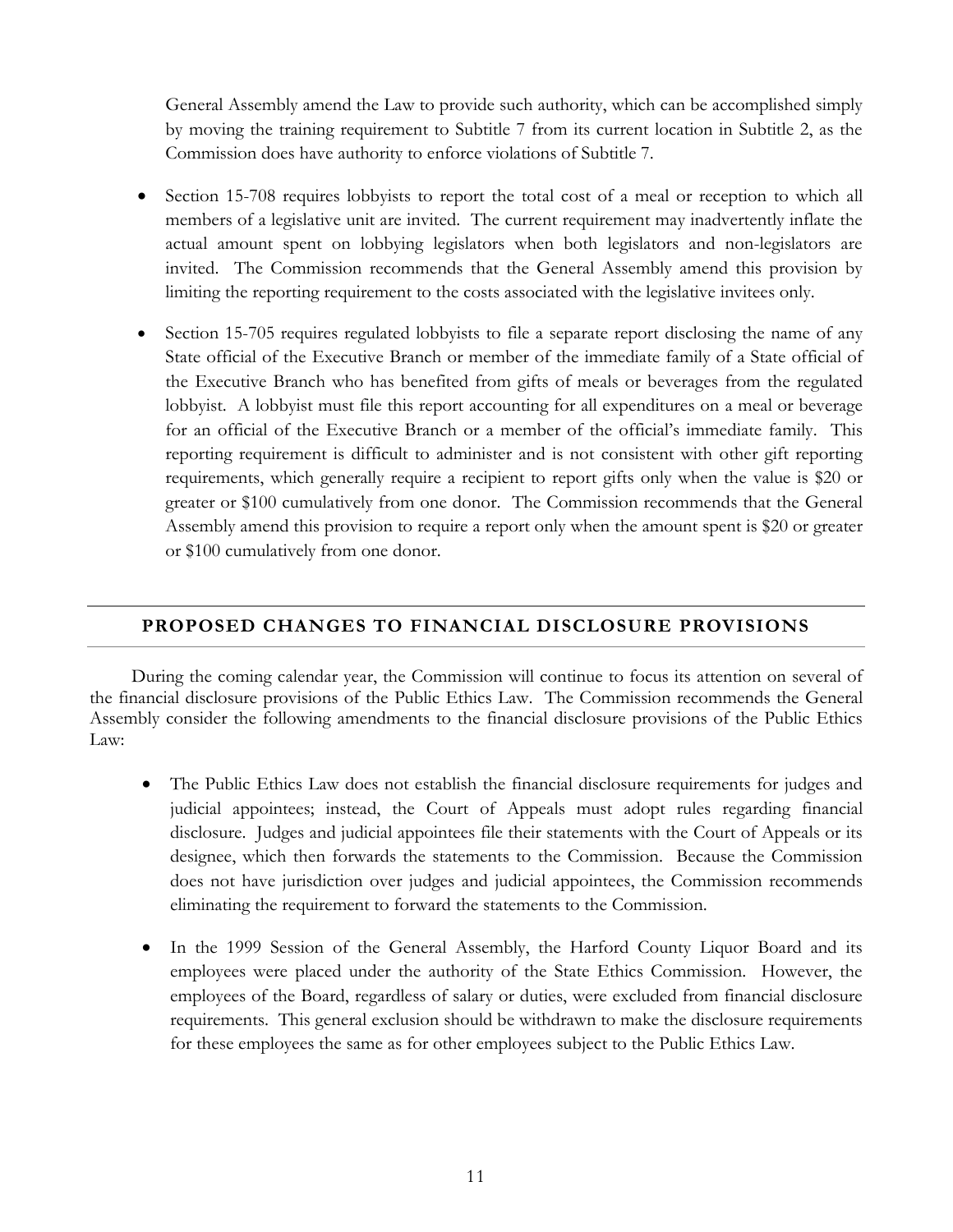#### **PROPOSED CHANGES TO ENFORCEMENT PROVISIONS**

The Commission and its staff continually review the Public Ethics Law in order to determine if the administration and enforcement are consistent with the intent of the law and the mission of the Commission.

- The Commission proposes that the Legislature authorize the Commission to assess civil penalties in conflict of interest, failure to file financial disclosure statements, and other violations by State employees and public officials. Currently, the Commission may request a court to assess fines of \$5,000 per violation. Having the authority to assess civil penalties would provide a formal alternative to expensive and extended court proceedings and would give the Commission equal authority in setting sanctions on conflict of interest and financial disclosure issues as it presently has with regard to lobbying violations. All penalties assessed by the court or by the Commission are sent to the General Fund.
- The Commission's current authority to assess fees for late financial disclosure statements and lobbying registrations and reports should be increased from a maximum of \$250 per late report to \$500 per late report.

#### **PROPOSED CHANGE TO LOCAL GOVERNMENT PROVISIONS**

The Commission supports modifying the local government provisions of the Public Ethics Law in the following manner:

• As discussed in the Local Government Ethics Laws section of this report, since 2010 the Commission has been actively engaged with counties, municipalities and boards of education in advising them of the requirements of Chapter 277 of 2010, evaluating and acting upon their exemption requests (municipalities only), and reviewing, recommending and approving changes to their laws. In cases where counties or municipalities do not comply with their obligations under the Public Ethics Law to enact ethics laws that meet the requirements of the Law, the Ethics Commission currently has a single enforcement option – to petition a circuit court with venue over the proceeding for appropriate relief to compel compliance (Section 15- 808). This option can be time consuming and costly (both in dollars and manpower) for the Ethics Commission and those local governments affected. There is no enforcement provision with respect to boards of education. The Commission proposes an amendment to this section authorizing the Commission to take an intermediate step of issuing a public order directing a county, municipality or board of education to comply with the Law and expanding the existing authority to petition a circuit court for relief to include boards of education.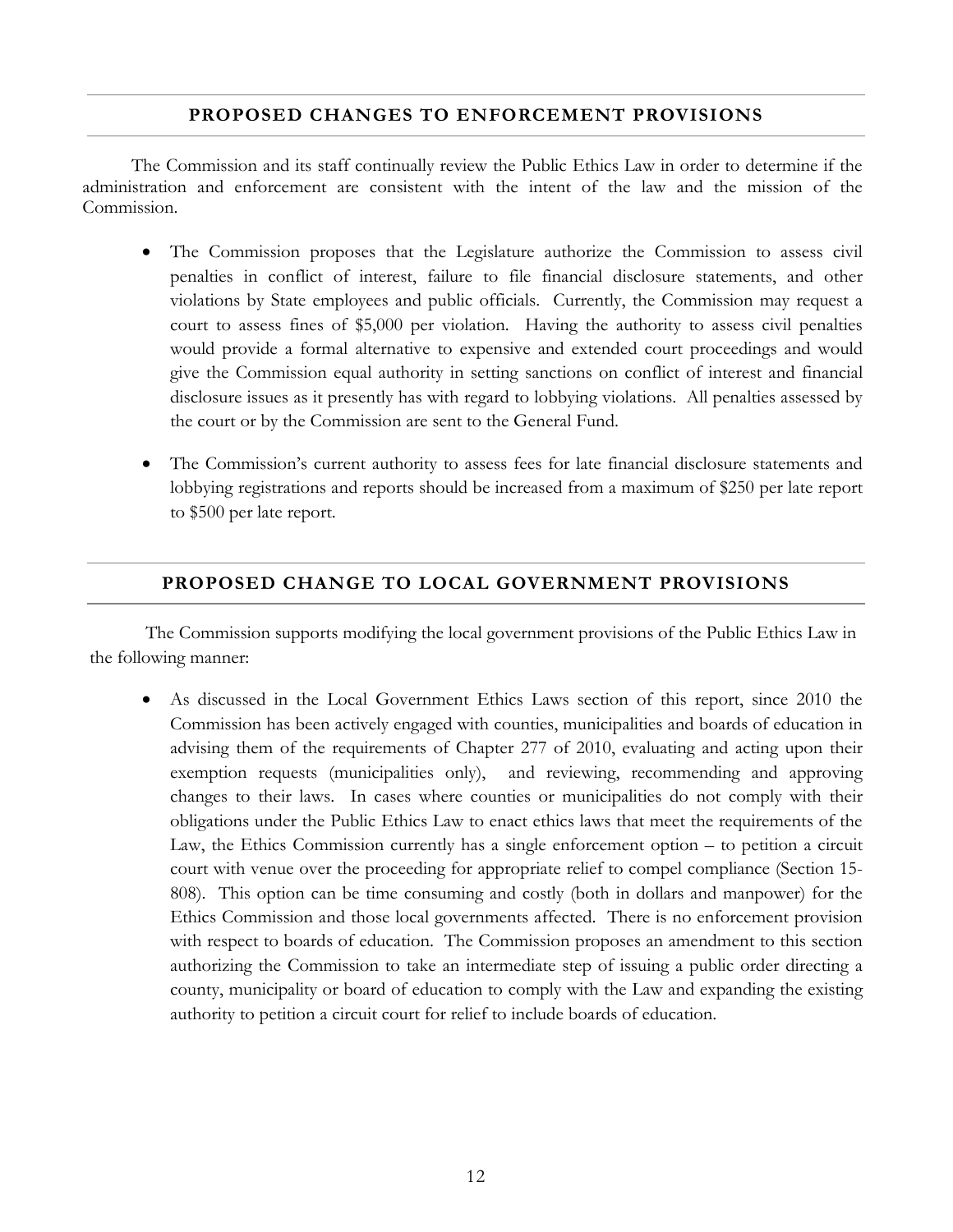# **APPENDIX A**

#### LOBBYIST EMPLOYERS SPENDING **\$50,000.00** OR MORE - ALL REGISTRANTS ALL TYPES OF EXPENSES

*November 1, 2011 - October 31, 2012*

|              | <b>TOTAL AMOUNT</b> | <b>EMPLOYER</b>                                       |
|--------------|---------------------|-------------------------------------------------------|
| $\mathbf{1}$ | \$2,000,000.00      | Buildings Trades for National Harbor, Inc.            |
| 2            | \$913,006.08        | Penn National Gaming, Inc.                            |
| 3            | \$755,675.00        | Taxpayers Protection Alliance, The                    |
| 4            | \$716,121.35        | Maryland Workers for National Harbor, Inc.            |
| 5            | \$693,310.91        | Maryland Association of Realtors, Inc.                |
| 6            | \$568,959.05        | PPE Casino Resorts Maryland, LLC                      |
| 7            | \$564,477.14        | Maryland State Education Association                  |
| 8            | \$553,568.21        | Maryland Hospital Association                         |
| 9            | \$503,322.25        | Verizon Maryland, Inc.                                |
| 10           | \$494,099.86        | Human Rights Campaign                                 |
| 11           | \$432,013.87        | <b>Baltimore Jewish Council</b>                       |
| 12           | \$382,745.11        | <b>Exelon Corporation</b>                             |
| 13           | \$360,507.00        | Johns Hopkins Institutions                            |
| 14           | \$358,867.40        | Maryland Retailers Association                        |
| 15           | \$358,682.57        | Maryland Bankers Association                          |
| 16           | \$351,325.81        | Maryland State Builders Association                   |
| 17           | \$346,938.56        | National Gay and Lesbian Task Force Action Fund, Inc. |
| 18           | \$333,706.00        | CareFirst BlueCross BlueShield                        |
| 19           | \$328,178.07        | CBAC Gaming, LLC                                      |
| 20           | \$306,497.00        | MedChi, The Maryland State Medical Society            |
| 21           | \$301,192.65        | Comcast                                               |
| 22           | \$295,829.50        | Maryland Jockey Club, The                             |
| 23           | \$292,023.49        | Health Facilities Association of Maryland (HFAM)      |
| 24           | \$283,917.00        | Prince George's Contractors and Business Association  |
| 25           | \$279,954.75        | National Association of REALTORS                      |
| 26           | \$275,565.00        | Pepco Holdings, Inc.                                  |
| 27           | \$269,046.09        | Casino at Ocean Downs                                 |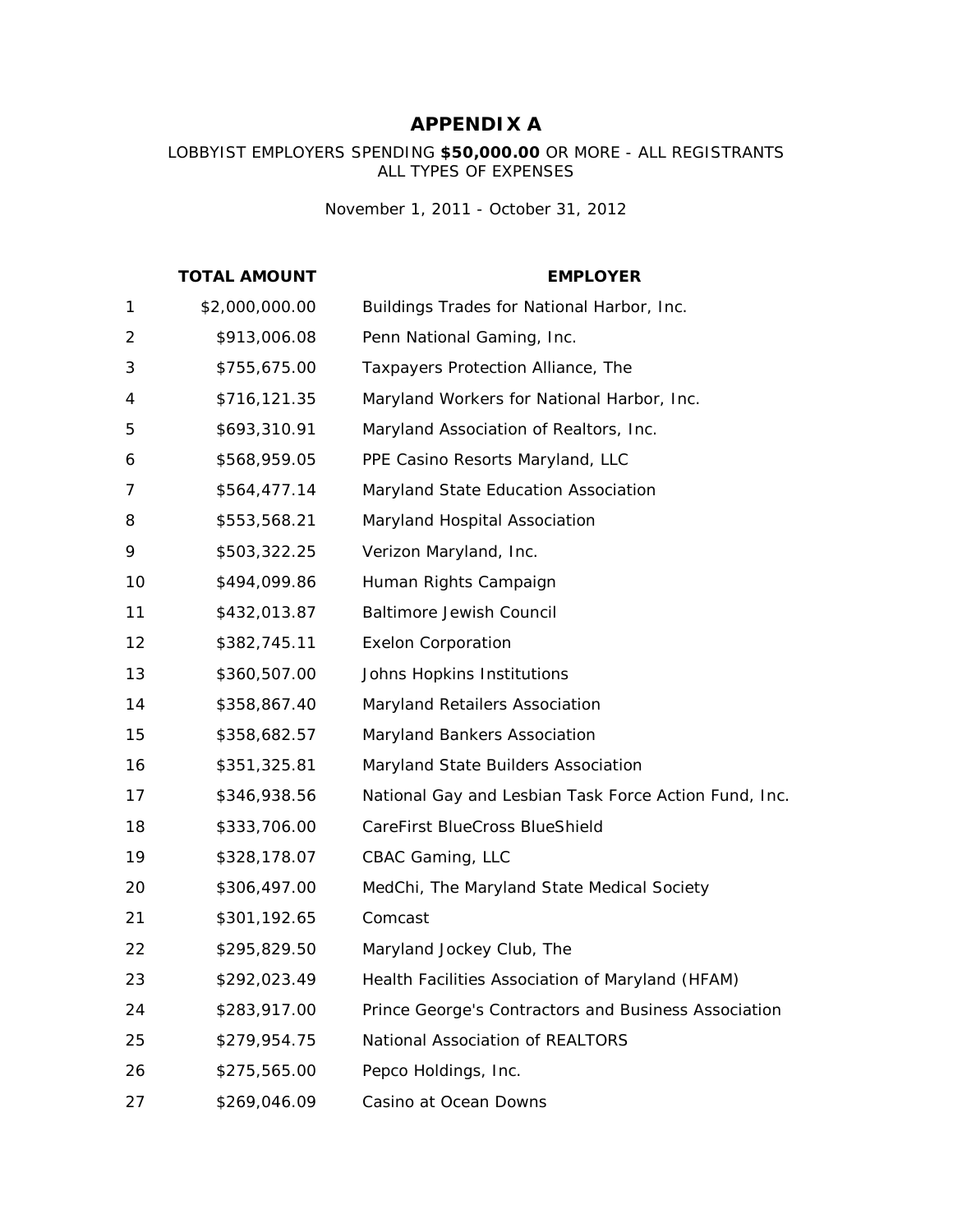|    |              | Altria Client Services Inc. and its Affiliates - Philip Morris                       |
|----|--------------|--------------------------------------------------------------------------------------|
| 28 | \$268,484.83 | USA Inc., John Middleton Co. and U.S. Smokeless Tobacco<br>Company, LLC              |
| 29 | \$261,788.00 | MedStar Health                                                                       |
| 30 | \$252,917.84 | AMERIGROUP                                                                           |
| 31 | \$252,313.70 | <b>AFSCME Maryland</b>                                                               |
| 32 | \$236,801.00 | Maryland Independent College and University Association                              |
| 33 | \$236,501.00 | CSX Transportation, Inc.                                                             |
| 34 | \$235,350.00 | Kaiser Foundation Health Plan of the Mid-Atlantic States,<br>Inc.                    |
| 35 | \$231,383.00 | <b>First Energy Service Company</b>                                                  |
| 36 | \$227,858.13 | Adventist HealthCare, Inc.                                                           |
| 37 | \$223,939.40 | <b>Washington Gas</b>                                                                |
| 38 | \$215,189.33 | Baltimore Gas and Electric Company                                                   |
| 39 | \$207,973.81 | <b>Children's National Medical Center</b>                                            |
| 40 | \$204,585.00 | American Petroleum Institute                                                         |
| 41 | \$200,195.70 | Maryland Chapter of National Association of Industrial &<br><b>Office Properties</b> |
| 42 | \$193,421.40 | Maryland Transportation Builders & Materials Association<br>(MTBMA)                  |
| 43 | \$193,260.00 | Maryland Zoo in Baltimore, The                                                       |
| 44 | \$192,901.42 | Montgomery County Chamber of Commerce                                                |
| 45 | \$191,000.00 | Transformations, LLC                                                                 |
| 46 | \$182,941.93 | Xerox Business Services, LLC and its Affiliates                                      |
| 47 | \$182,000.00 | Wal-Mart Stores, Inc.                                                                |
| 48 | \$175,352.70 | Maryland Catholic Conference, LLC.                                                   |
| 49 | \$174,480.00 | Maryland State Bar Association, Inc.                                                 |
| 50 | \$174,049.43 | Maryland Automobile Dealers Association                                              |
| 51 | \$173,836.42 | Medical Mutual Liability Insurance Society of Maryland                               |
| 52 | \$170,998.52 | GenOn Energy                                                                         |
| 53 | \$166,284.18 | United Healthcare Services, Inc.                                                     |
| 54 | \$163,102.56 | Maryland Association for Justice                                                     |
| 55 | \$161,000.00 | Law Offices of Peter Angelos                                                         |
| 56 | \$159,000.00 | GenOn Mid-Atlantic, Inc.                                                             |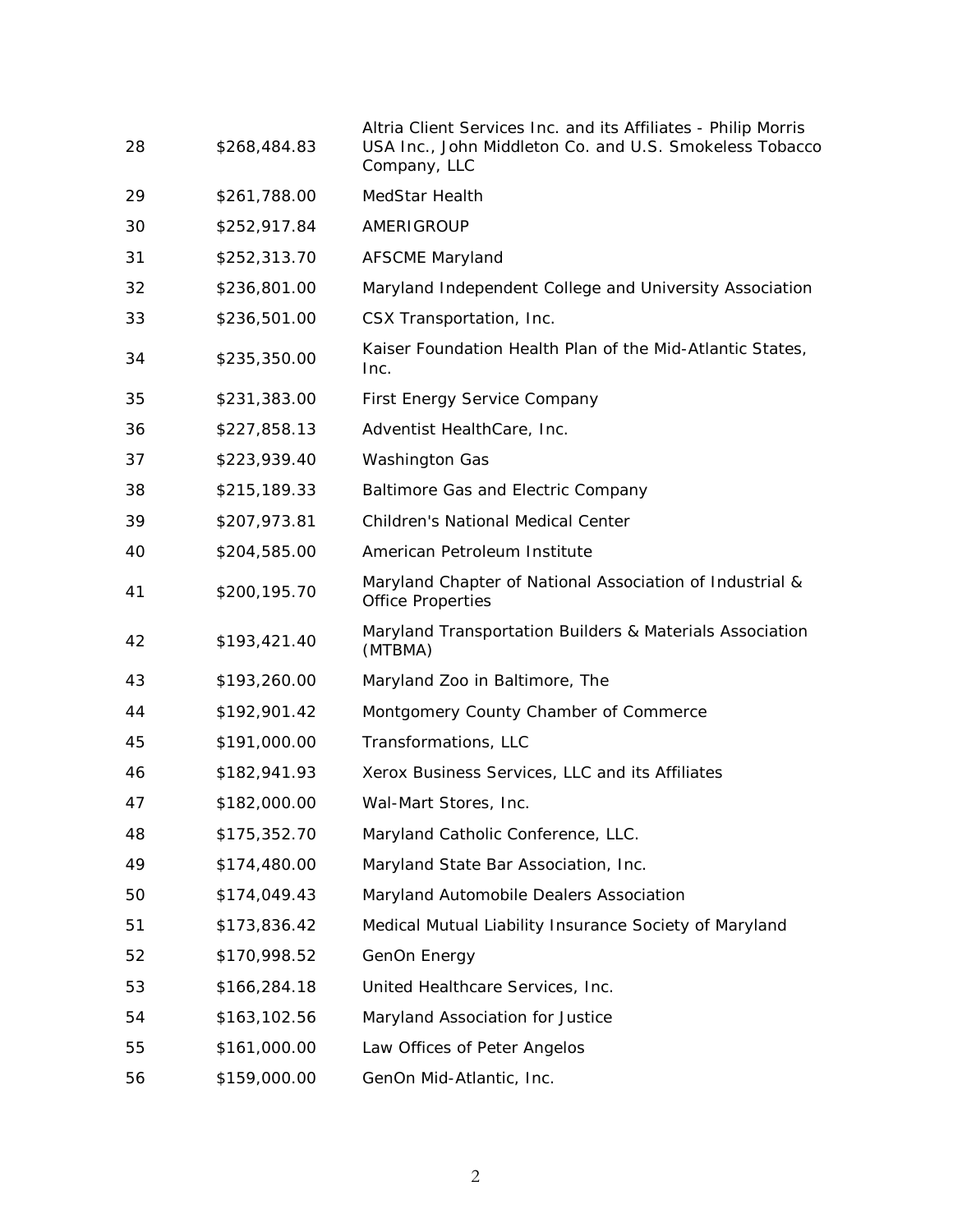| 57 | \$156,919.65 | League of Life & Health Insurers of Maryland, Inc.                    |
|----|--------------|-----------------------------------------------------------------------|
| 58 | \$155,455.32 | <b>Associated Builders &amp; Contractors</b>                          |
| 59 | \$150,643.73 | EDF Inc.                                                              |
| 60 | \$149,093.00 | Veolia Transportation                                                 |
| 61 | \$148,870.00 | Joseph Smith & Sons, Inc.                                             |
| 62 | \$148,797.55 | Preston Scheffenacker Properties                                      |
| 63 | \$147,700.00 | Greater Washington Board of Trade, The                                |
| 64 | \$146,944.70 | Lifebridge Health, Inc.                                               |
| 65 | \$146,418.00 | MGM Resorts International Operations, Inc.                            |
| 66 | \$144,292.21 | Chesapeake Bay Foundation                                             |
| 67 | \$142,966.09 | Maryland Tort Reform Coalition                                        |
| 68 | \$142,923.55 | International Business Machines Corporation ("IBM")                   |
| 69 | \$142,482.73 | Maryland Chamber of Commerce                                          |
| 70 | \$140,840.00 | Planned Parenthood of Maryland                                        |
| 71 | \$130,723.38 | Southern Maryland Electric Cooperative, Inc.                          |
| 72 | \$128,952.00 | Maryland Association of Industrial & Office Properties                |
| 73 | \$128,917.46 | Scientific Games International                                        |
| 74 | \$128,561.00 | Chesapeake Climate Action Network                                     |
| 75 | \$123,544.39 | Maryland Association of Boards of Education                           |
| 76 | \$122,486.30 | Atlantic Recycling Group, LLC                                         |
| 77 | \$120,899.50 | Aetna, Inc.                                                           |
| 78 | \$120,356.72 | Apartment & Office Building Association of Metropolitan<br>Washington |
| 79 | \$120,083.73 | Bricklayers & Allied Craftworkers Local 1 MD, VA & DC                 |
| 80 | \$120,000.00 | <b>Schaller Anderson</b>                                              |
| 81 | \$119,351.79 | Direct Energy                                                         |
| 82 | \$119,065.00 | Norfolk Southern Corporation                                          |
| 83 | \$117,585.77 | <b>EPIC Pharmacies</b>                                                |
| 84 | \$117,288.00 | Lockheed Martin Corporation                                           |
| 85 | \$117,080.05 | Association of Maryland Pilots                                        |
| 86 | \$116,367.64 | Peterson Companies, The                                               |
| 87 | \$116,346.65 | State Farm Mutual Automobile Insurance Company                        |
| 88 | \$115,575.00 | Quality Image Access Maryland Coalition                               |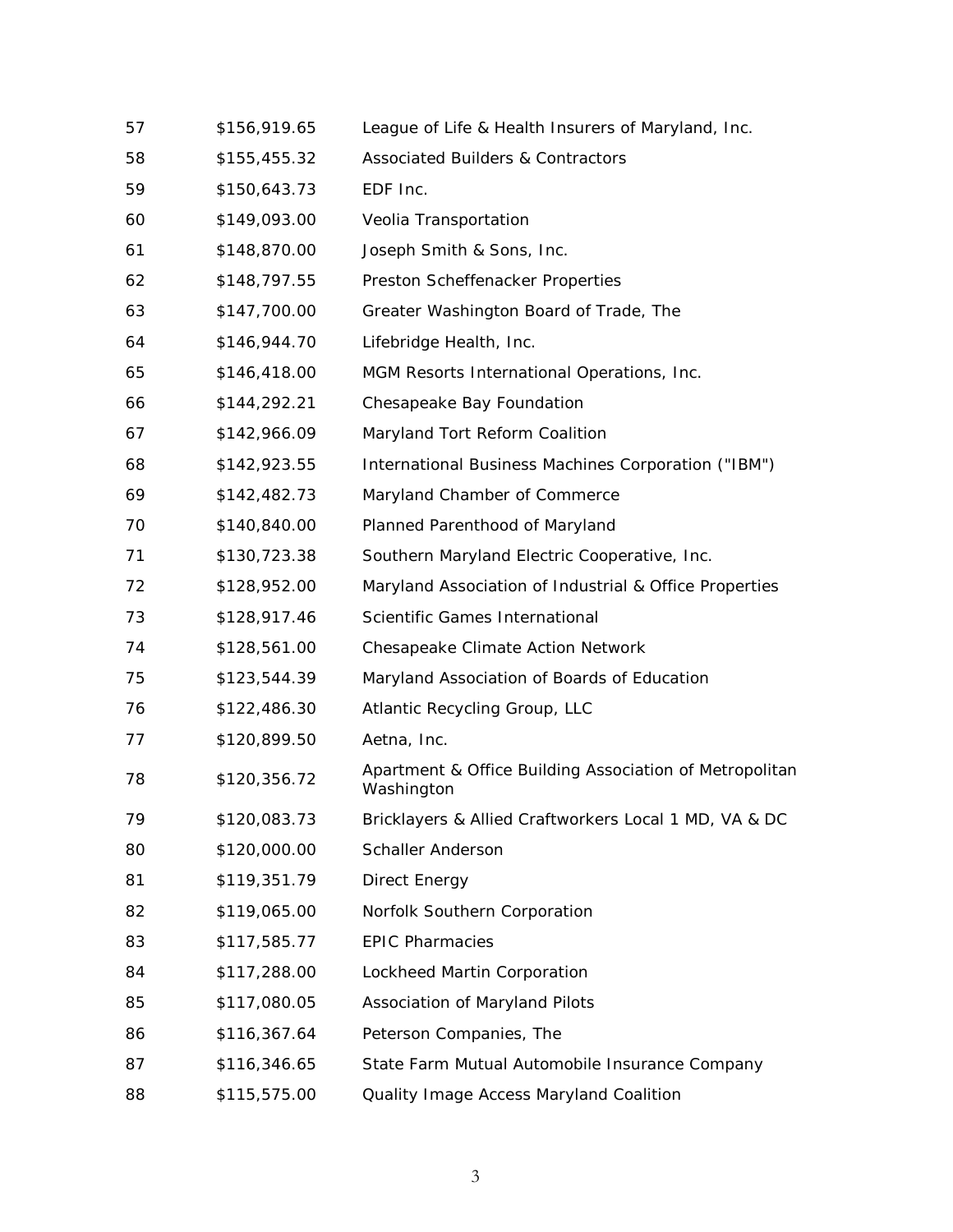| 89  | \$114,723.96 | Maryland Farm Bureau, Inc.                                          |
|-----|--------------|---------------------------------------------------------------------|
| 90  | \$113,900.33 | Maryland State Dental Association                                   |
| 91  | \$113,333.30 | Princeton Public Affairs Group, Inc.                                |
| 92  | \$112,610.50 | National Children's Museum                                          |
| 93  | \$112,000.00 | TSG Developments (Maryland), LLC                                    |
| 94  | \$111,042.20 | Harford County Government                                           |
| 95  | \$110,000.00 | Washington DC Building & Construction Trades Council                |
| 96  | \$109,927.00 | Tech Council of Maryland/MdBio                                      |
| 97  | \$109,874.61 | Columbia Association, Inc.                                          |
| 98  | \$109,000.00 | Mid-Atlantic Petroleum Distributors Association                     |
| 99  | \$108,737.87 | Atlantic Wind Connection/Atlantic Grid Operations ALLC              |
| 100 | \$107,956.25 | Cloverleaf Standardbred Owners Association                          |
| 101 | \$107,896.34 | Accenture, LLP                                                      |
| 102 | \$106,882.50 | Mid-Atlantic LifeSpan                                               |
| 103 | \$105,042.69 | Marylanders for Restorative Justice, Inc.                           |
| 104 | \$105,000.00 | Johnson Controls, Inc.                                              |
| 105 | \$104,008.51 | NiSource Gas Transmission and Storage                               |
| 106 | \$103,850.00 | Fidelity and Guaranty Life (f.k.a. Old Mutual Financial<br>Network) |
| 107 | \$103,476.78 | 1199 SEIU                                                           |
| 108 | \$103,000.00 | RAI Services Company                                                |
| 109 | \$101,463.01 | American Federation of Teachers - Maryland                          |
| 110 | \$101,456.66 | Dominion Resources Services, Inc.                                   |
| 111 | \$101,189.68 | <b>FedEx Corporation</b>                                            |
| 112 | \$101,005.79 | Covanta Energy Corporation                                          |
| 113 | \$100,705.81 | Ports America, Inc.                                                 |
| 114 | \$100,357.30 | Express Scripts, Inc.                                               |
| 115 | \$100,000.00 | K. Hovanian Homes, LLC                                              |
| 116 | \$100,000.00 | Keolis America Inc.                                                 |
| 117 | \$99,238.31  | Property Casualty Insurers Association of America                   |
| 118 | \$98,196.48  | <b>Concentra Medical Centers</b>                                    |
| 119 | \$98,000.00  | National Federation of Independent Business                         |
| 120 | \$97,191.81  | ESG - Energy Systems Group                                          |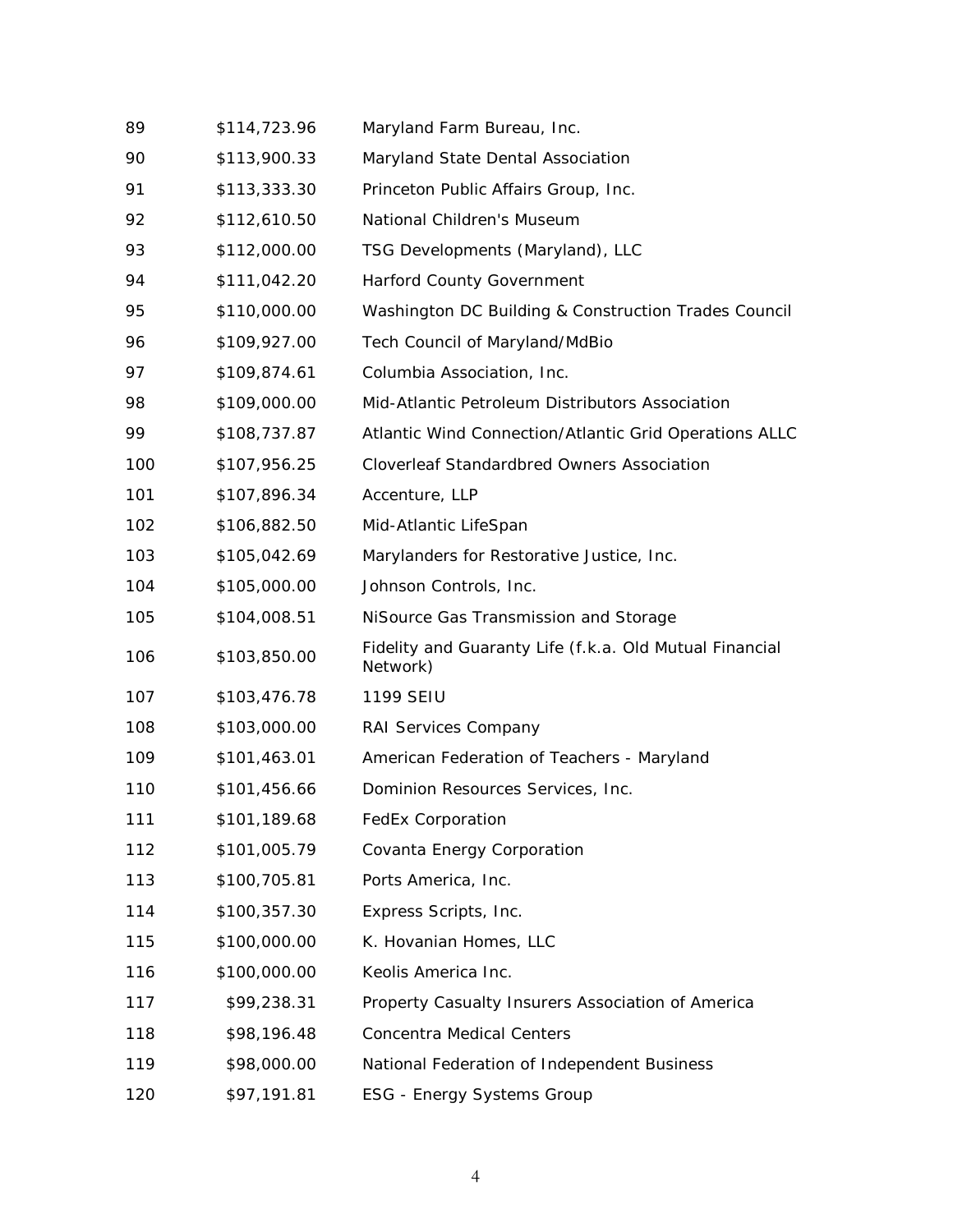| 121 | \$97,000.00 | Manufacturers Alliance of Maryland                  |
|-----|-------------|-----------------------------------------------------|
| 122 | \$96,353.98 | MD/DE/DC Beverage Association                       |
| 123 | \$95,483.99 | Allstate Insurance Company                          |
| 124 | \$95,480.11 | Pfizer Inc.                                         |
| 125 | \$93,725.53 | Paragon Project Resources, Inc.                     |
| 126 | \$93,703.00 | <b>ACLU of Maryland</b>                             |
| 127 | \$93,593.62 | Waste Management of Maryland                        |
| 128 | \$92,700.00 | <b>Balfour Beatty Construction</b>                  |
| 129 | \$92,700.00 | Owens Illinois, Inc.                                |
| 130 | \$92,393.00 | <b>USAA</b>                                         |
| 131 | \$91,964.84 | Public Justice Center, Inc.                         |
| 132 | \$91,020.00 | Maryland Cigar Direct Ship Coalition                |
| 133 | \$90,896.81 | ESP, Inc.                                           |
| 134 | \$90,663.67 | Pharmaceutical Research & Manufacturers of America  |
| 135 | \$90,428.64 | Maryland Insurance Council, The                     |
| 136 | \$90,200.00 | Kaplan Higher Education                             |
| 137 | \$90,100.00 | Bank of America, N.A.                               |
| 138 | \$90,000.00 | Noresco, LLC                                        |
| 139 | \$90,000.00 | Prince George's County Council                      |
| 140 | \$89,905.01 | Mid-Atlantic Health Care                            |
| 141 | \$89,796.81 | Cable Telecommunications Association of MD, DE & DC |
| 142 | \$89,513.27 | <b>General Motors LLC</b>                           |
| 143 | \$88,797.94 | Sherwin-Williams Company, The                       |
| 144 | \$87,008.38 | National Aquarium in Baltimore, Inc.                |
| 145 | \$86,821.96 | Licensed Beverage Distributors of Maryland, Inc.    |
| 146 | \$86,642.79 | Silver Diner, Inc.                                  |
| 147 | \$86,100.00 | Microsoft Corporation                               |
| 148 | \$85,061.50 | Maryland Radiological Society                       |
| 149 | \$84,095.77 | American Heart Association                          |
| 150 | \$84,000.00 | Competitive Power Ventures, Inc.                    |
| 151 | \$83,229.01 | Lois Wheaton, LLC                                   |
| 152 | \$82,668.37 | Curam Software, Inc.                                |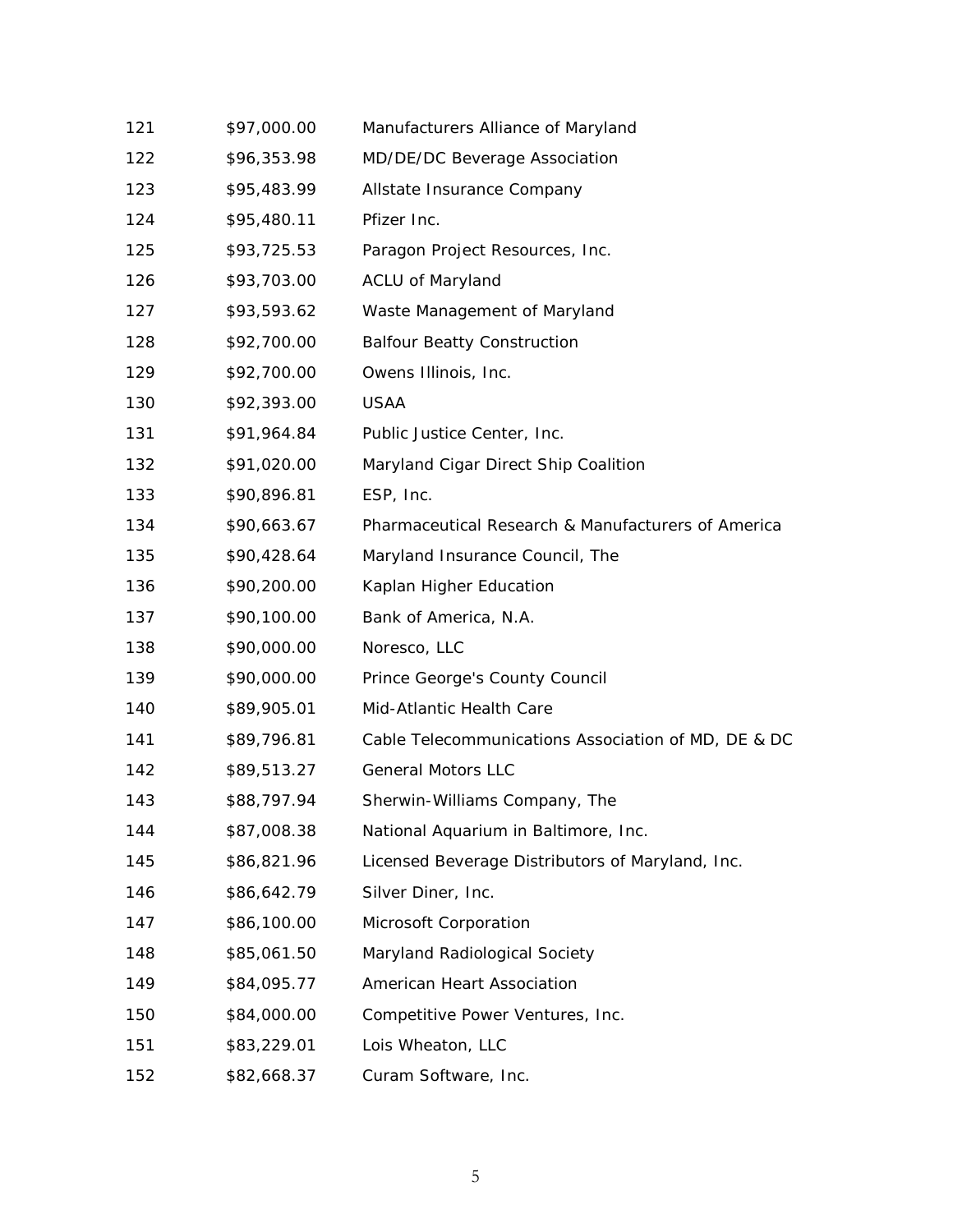| 153 | \$82,620.00 | Diamond Game Enterprises                       |
|-----|-------------|------------------------------------------------|
| 154 | \$82,416.00 | Agency Insurance Company of Maryland           |
| 155 | \$82,335.26 | Prince George's County Association of Realtors |
| 156 | \$82,040.95 | Motorola Solutions                             |
| 157 | \$81,005.00 | Northrop Grumman Corporation                   |
| 158 | \$79,805.00 | Maryland School for the Blind, The             |
| 159 | \$78,700.00 | Rite Aid Corporation                           |
| 160 | \$78,682.60 | SEIU MD/DC State Council                       |
| 161 | \$78,593.93 | Jack Neil & Associates, LLC                    |
| 162 | \$78,000.00 | <b>Charles County Commissioners</b>            |
| 163 | \$78,000.00 | Owings Mills Mall, LLC                         |
| 164 | \$77,158.23 | Evitts Resort, LLC                             |
| 165 | \$77,001.00 | <b>CSC</b>                                     |
| 166 | \$77,000.00 | Commerce Energy                                |
| 167 | \$76,900.03 | ARINC, Inc.                                    |
| 168 | \$76,330.00 | Woda Group, LLC., The                          |
| 169 | \$75,363.00 | <b>Environment Maryland</b>                    |
| 170 | \$75,210.42 | Greater Capital Area Association of Realtors   |
| 171 | \$75,176.28 | Doctors Community Hospital                     |
| 172 | \$75,000.00 | Catalyst Rx, Inc.                              |
| 173 | \$75,000.00 | Holy Cross Hospital of Silver Spring, Inc.     |
| 174 | \$75,000.00 | IBCS Group, Inc., The                          |
| 175 | \$74,999.96 | <b>CWA</b>                                     |
| 176 | \$73,553.10 | Maryland Family Network                        |
| 177 | \$73,100.00 | Merck, Sharp & Dohme Corp.                     |
| 178 | \$72,881.23 | 50Can.org                                      |
| 179 | \$72,871.87 | MedImmune, LLC                                 |
| 180 | \$72,663.01 | Apollo Group/University of Phoenix             |
| 181 | \$72,500.00 | Association of Forest Industries               |
| 182 | \$72,500.00 | <b>Automated Health Care Solutions</b>         |
| 183 | \$72,500.00 | CVS/Caremark                                   |
| 184 | \$72,100.00 | Alcoa Eastalco Works                           |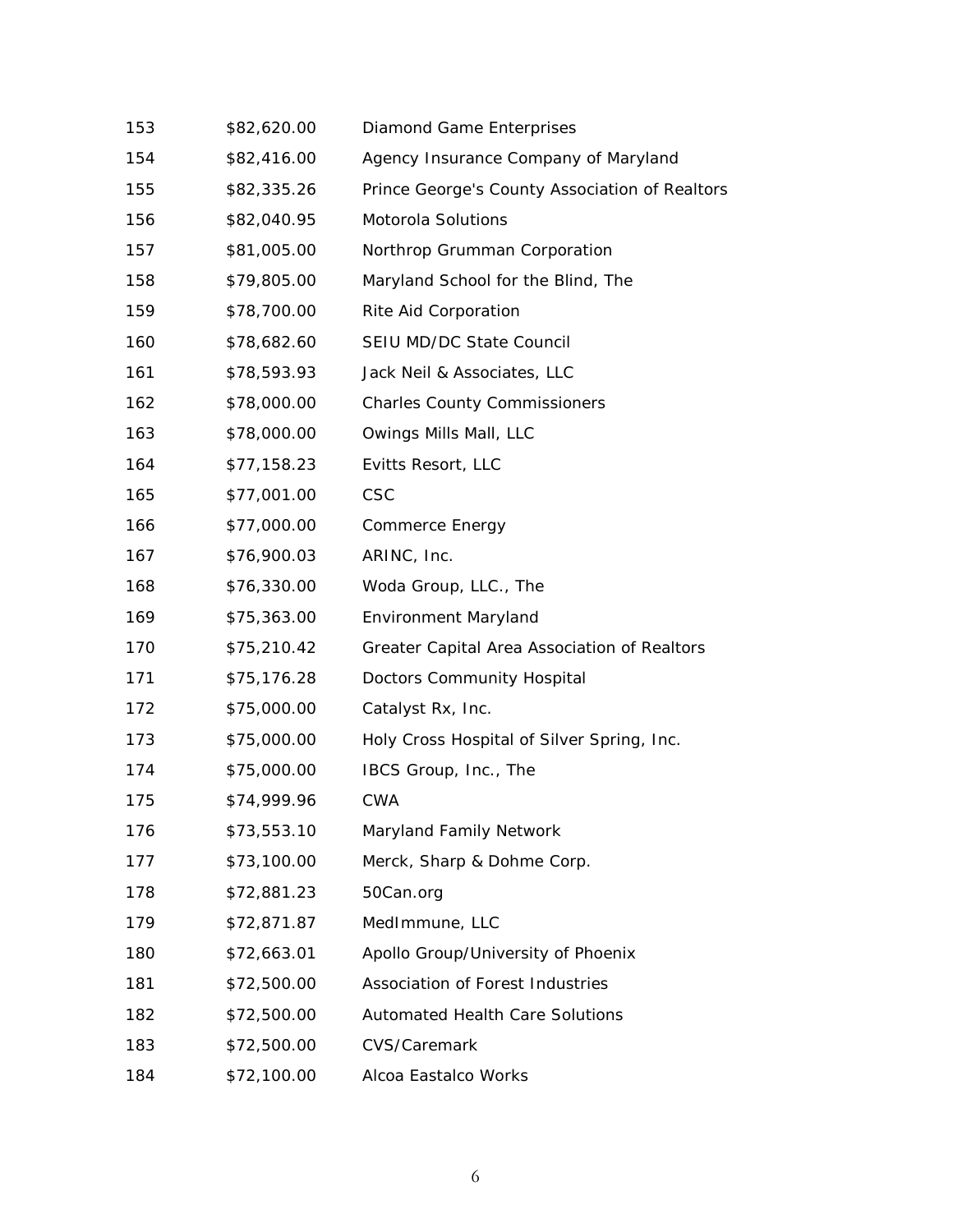| 185 | \$72,000.00 | Lorillard Tobacco Company                                                                       |
|-----|-------------|-------------------------------------------------------------------------------------------------|
| 186 | \$72,000.00 | <b>ValueOptions</b>                                                                             |
| 187 | \$72,000.00 | Washington Suburban Sanitary Commission                                                         |
| 188 | \$71,984.00 | <b>Abbott Laboratories</b>                                                                      |
| 189 | \$71,931.00 | Imagine Schools                                                                                 |
| 190 | \$71,900.00 | Oracle America, Inc.                                                                            |
| 191 | \$71,666.52 | Maryland Self-Insurers' and Employers' Compensation<br>Association                              |
| 192 | \$71,427.01 | Washington Area NEW Automobile Dealers Association<br>(WANADA)                                  |
| 193 | \$71,363.84 | Maryland Works, Inc.                                                                            |
| 194 | \$71,250.00 | Regina Hopper - anga                                                                            |
| 195 | \$71,000.00 | Chesapeake Amusements, Inc.                                                                     |
| 196 | \$71,000.00 | Civista Medical Center                                                                          |
| 197 | \$70,831.98 | Anheuser-Busch Companies                                                                        |
| 198 | \$70,807.16 | <b>Catholic Charities</b>                                                                       |
| 199 | \$70,000.00 | Deloitte Consulting, LLP                                                                        |
| 200 | \$69,330.00 | Maryland/D.C./Delaware Broadcasters                                                             |
| 201 | \$69,017.18 | T-Mobile USA, Inc.                                                                              |
| 202 | \$69,017.00 | <b>Enerplus Resources</b>                                                                       |
| 203 | \$68,715.34 | Enterprise RAC Company of Baltimore, LLC                                                        |
| 204 | \$68,500.00 | Maryland Hotel & Lodging Association                                                            |
| 205 | \$67,755.00 | Maryland Association of Community Services for Persons<br>with Developmental Disabilities, Inc. |
| 206 | \$67,320.00 | CBN Secure Technologies, Inc.                                                                   |
| 207 | \$67,061.08 | Washington Gas Energy Services, Inc.                                                            |
| 208 | \$66,896.81 | DentaQuest                                                                                      |
| 209 | \$66,727.87 | Glaxo Smith Kline                                                                               |
| 210 | \$66,342.67 | Retail Energy Supply Association                                                                |
| 211 | \$66,167.67 | Coventry Health Care, Inc.                                                                      |
| 212 | \$66,100.00 | Wheelabrator Technologies, Inc.                                                                 |
| 213 | \$66,000.00 | Coalition To End Childhood Lead Poisoning, Inc.                                                 |
| 214 | \$66,000.00 | Maryland Industrial Technology Alliance                                                         |
| 215 | \$65,470.56 | Maryland Wineries Association                                                                   |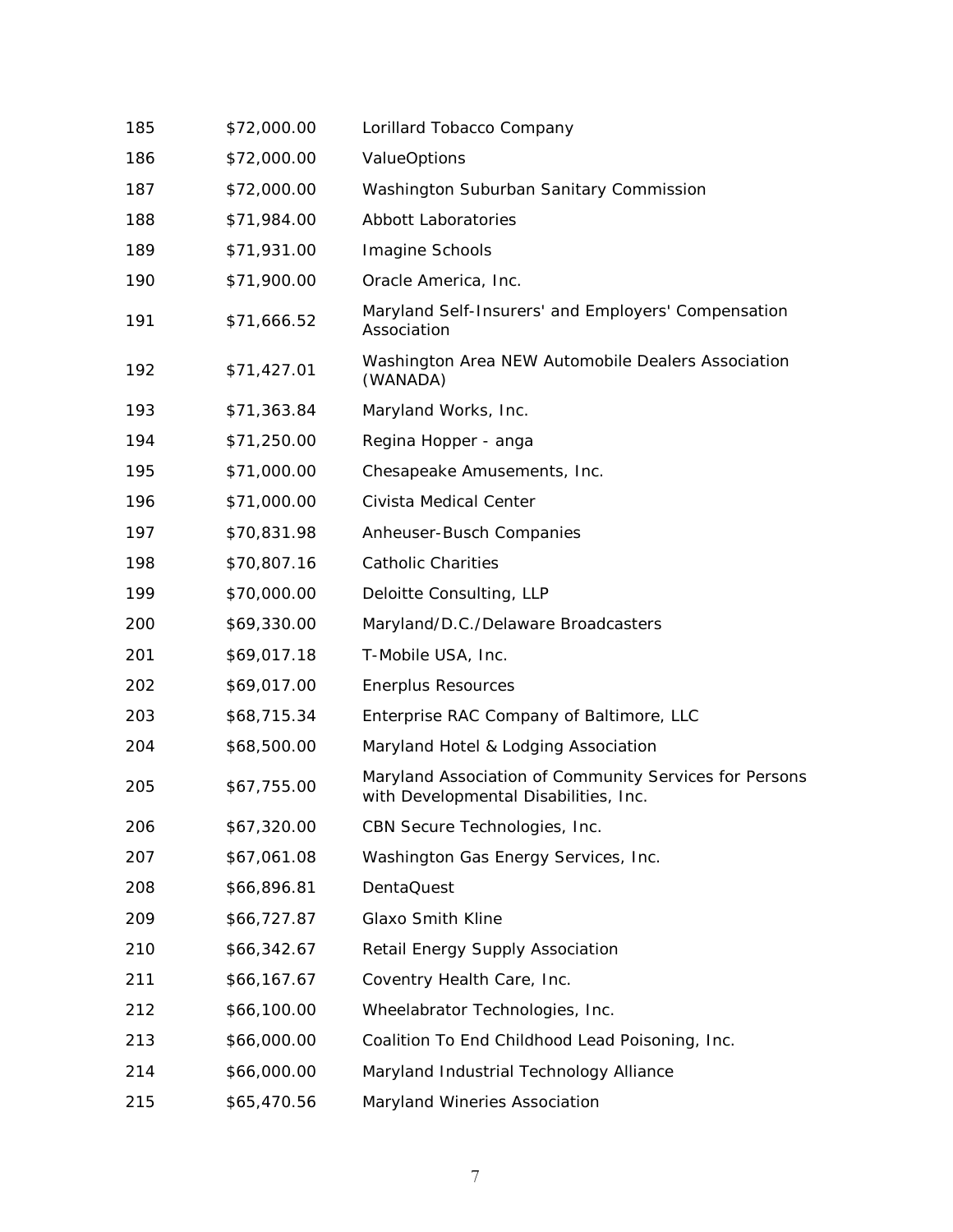| 216 | \$65,401.00 | American Association of Professional Landmen                                                                                                   |
|-----|-------------|------------------------------------------------------------------------------------------------------------------------------------------------|
| 217 | \$65,000.00 | Fraternal Order of Police, Lodge #89                                                                                                           |
| 218 | \$65,000.00 | <b>Sprint Nextel</b>                                                                                                                           |
| 219 | \$64,694.70 | Restaurant Association of Maryland, Inc.                                                                                                       |
| 220 | \$64,632.50 | <b>Excelsior College</b>                                                                                                                       |
| 221 | \$64,095.00 | Maryland Association of Municipal Wastewater Agencies,<br>Inc.                                                                                 |
| 222 | \$63,911.81 | Maryland State Licensed Beverage Association                                                                                                   |
| 223 | \$62,868.35 | Alkermes, Inc.                                                                                                                                 |
| 224 | \$62,801.00 | Maryland Citizen's Health Initiative Education Fund, Inc.                                                                                      |
| 225 | \$62,679.56 | <b>Total Wine and More</b>                                                                                                                     |
| 226 | \$62,500.00 | Darden Restaurants (GMRI, Inc.)                                                                                                                |
| 227 | \$62,500.00 | Judicially Certified Class of 57,048 Maryland Consumers in<br>the case of Petry, et al v. Prosperity Mortgage Co., Wells<br>Fargo Bank, et al, |
| 228 | \$60,600.00 | NIC USA, Inc.                                                                                                                                  |
| 229 | \$60,100.00 | Cash America                                                                                                                                   |
| 230 | \$60,000.00 | AT&T                                                                                                                                           |
| 231 | \$60,000.00 | <b>Citizens for Fire Safety</b>                                                                                                                |
| 232 | \$60,000.00 | Citizens for Fire Safety Institute                                                                                                             |
| 233 | \$60,000.00 | Civista Health, Inc.                                                                                                                           |
| 234 | \$60,000.00 | FIS Group                                                                                                                                      |
| 235 | \$60,000.00 | Maryland Thoroughbred Horsemen's Assoc.                                                                                                        |
| 236 | \$60,000.00 | Marylanders for Public Research Universities, Inc.                                                                                             |
| 237 | \$60,000.00 | Policy Studies, Inc.                                                                                                                           |
| 238 | \$60,000.00 | Prince George's Racing Ventures, LLC.                                                                                                          |
| 239 | \$60,000.00 | Southern Power Company                                                                                                                         |
| 240 | \$60,000.00 | TNEM, LLC                                                                                                                                      |
| 241 | \$59,797.19 | Chesapeake BaySavers, Inc.                                                                                                                     |
| 242 | \$58,896.81 | <b>VALIC</b>                                                                                                                                   |
| 243 | \$58,710.00 | <b>Wiley Publishing</b>                                                                                                                        |
| 244 | \$58,600.00 | Prince George's County Public Schools                                                                                                          |
| 245 | \$58,260.20 | State Privacy and Security Coalition, Inc.                                                                                                     |
| 246 | \$58,240.00 | <b>IWP</b>                                                                                                                                     |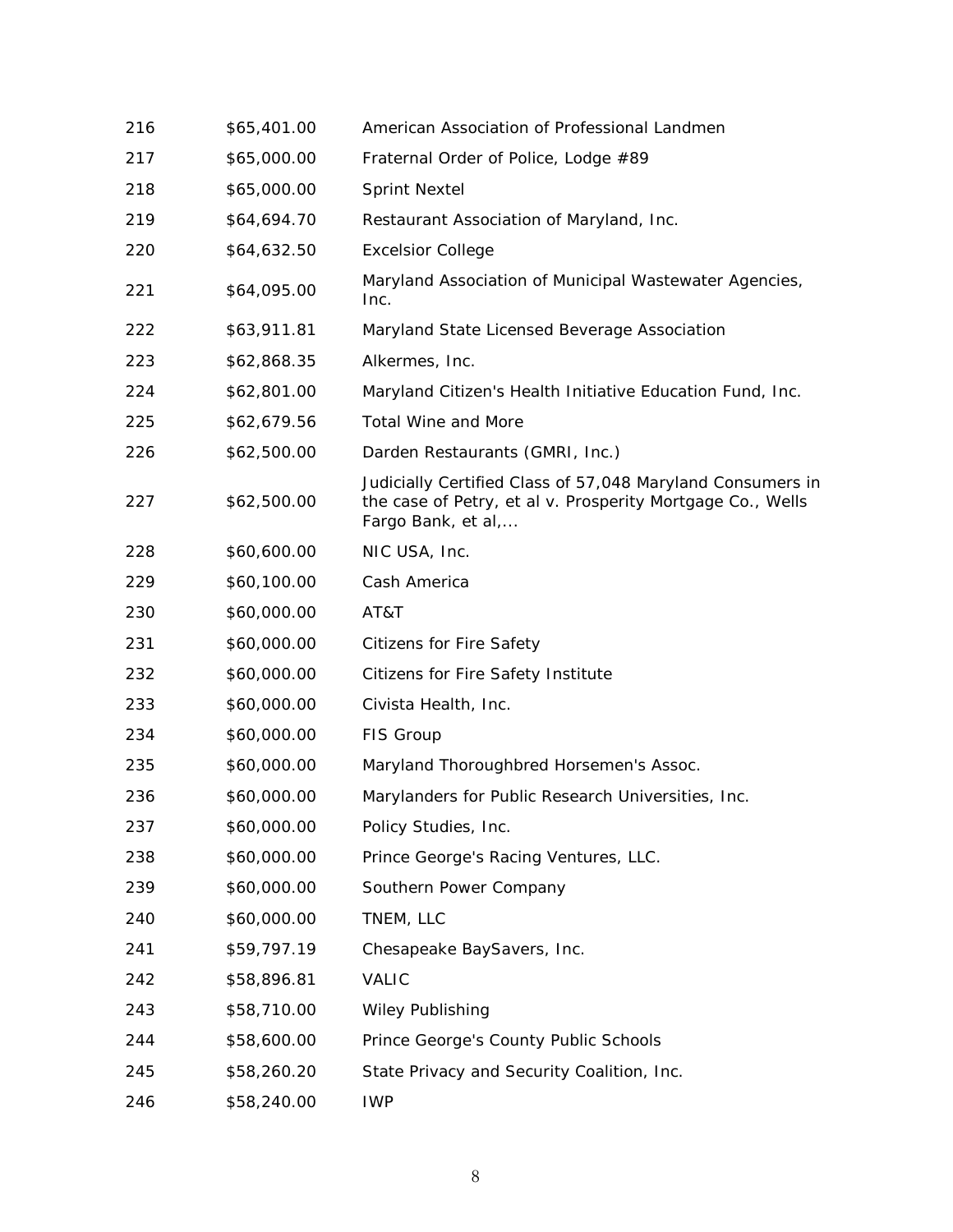| 247 | \$57,394.60 | Maryland Society of Anesthesiologists                |
|-----|-------------|------------------------------------------------------|
| 248 | \$57,344.31 | Columbia Gas of Maryland                             |
| 249 | \$57,000.00 | <b>KSM LLC</b>                                       |
| 250 | \$57,000.00 | St. Joseph Medical Center Foundation                 |
| 251 | \$56,404.41 | Discovery Communications, Inc.                       |
| 252 | \$56,006.25 | Jai Medical Systems                                  |
| 253 | \$56,000.00 | Cigar Association of America, Inc.                   |
| 254 | \$55,853.08 | Maryland Association of Certified Public Accountants |
| 255 | \$55,777.00 | <b>Greater Baltimore Committee</b>                   |
| 256 | \$55,394.89 | Daily Record, The                                    |
| 257 | \$55,000.00 | Maximus                                              |
| 258 | \$55,000.00 | <b>SMARTBUS LIVE</b>                                 |
| 259 | \$54,597.17 | Maryland Consumer Rights Coalition, Inc.             |
| 260 | \$54,366.36 | Maryland Horse Breeders Association                  |
| 261 | \$54,046.00 | AAA Mid-Atlantic, Inc.                               |
| 262 | \$54,000.00 | Maryland Multi-Family Housing Association            |
| 263 | \$54,000.00 | Optimal Solutions Integrations, Inc.                 |
| 264 | \$54,000.00 | St. Charles Companies                                |
| 265 | \$53,848.00 | Maryland Community Health System, LLP                |
| 266 | \$53,754.20 | <b>AARP Maryland</b>                                 |
| 267 | \$53,696.20 | Maryland Optometric Association                      |
| 268 | \$53,577.13 | One Call Concepts, Inc.                              |
| 269 | \$53,500.00 | Maryland Automobile Insurance Fund                   |
| 270 | \$53,500.00 | Reckitt Benckiser Pharmaceuticals, Inc.              |
| 271 | \$53,466.62 | Kennedy Krieger Institute, The                       |
| 272 | \$53,000.00 | Envista Corporation                                  |
| 273 | \$52,899.96 | Insurance Agents & Brokers of Maryland, Inc. (IA&B)  |
| 274 | \$52,870.39 | Corizon Health                                       |
| 275 | \$52,661.85 | AFSCME, AFL-CIO                                      |
| 276 | \$52,250.32 | Nationwide Insurance Company                         |
| 277 | \$52,245.80 | Patapsco Bingo                                       |
| 278 | \$52,201.76 | Chimes, The                                          |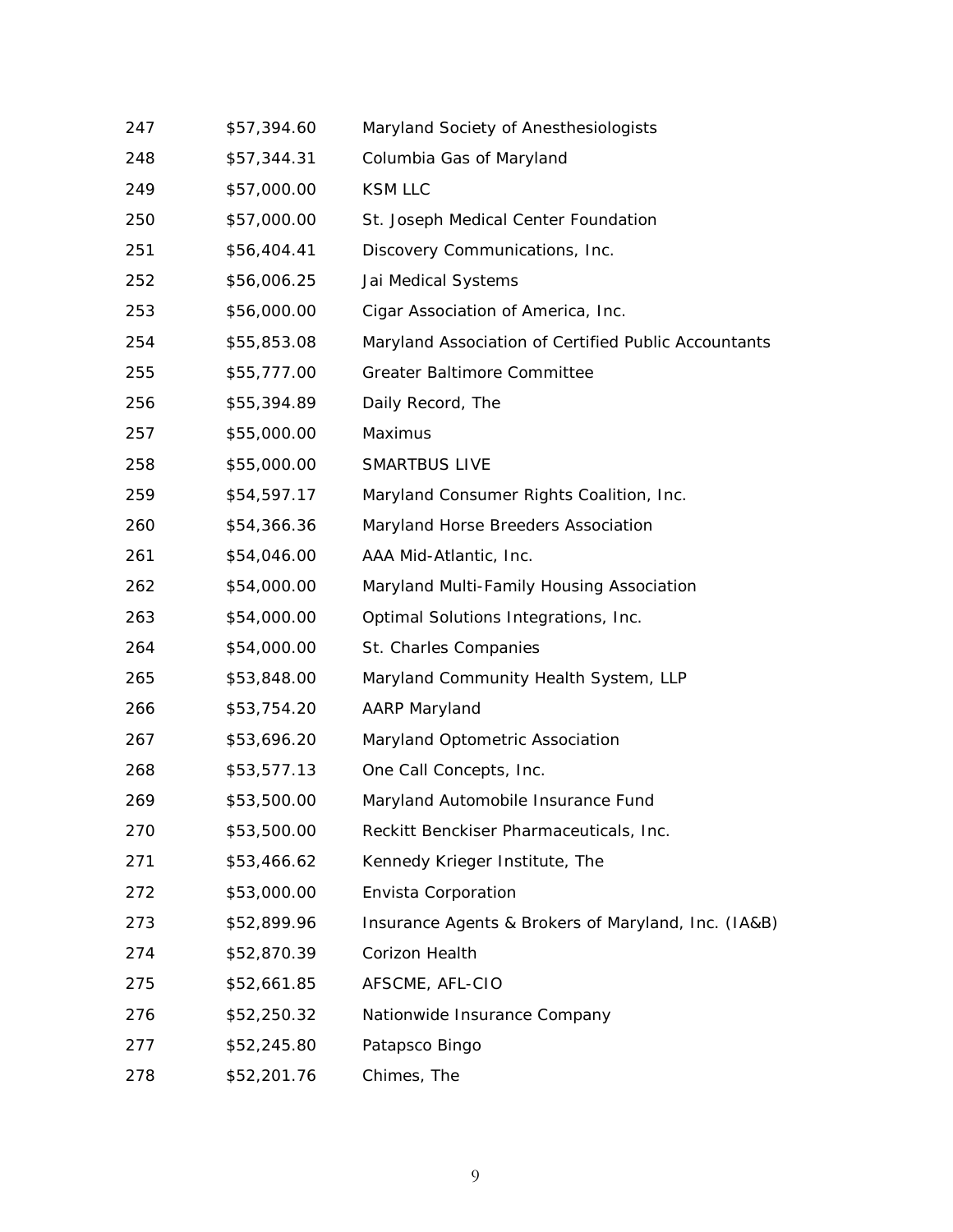| 279 | \$51,923.00 | Maryland Broadband Cooperative, Inc.                                                          |
|-----|-------------|-----------------------------------------------------------------------------------------------|
| 280 | \$51,751.81 | State Farm Mutual Automobile Insurance Co.                                                    |
| 281 | \$51,651.00 | Maryland Association of Nonprofit Organizations                                               |
| 282 | \$51,250.00 | American Chemistry Council                                                                    |
| 283 | \$51,000.00 | T. Rowe Price Group, Inc.                                                                     |
| 284 | \$50,997.50 | <b>Atlantic Wind Connection</b>                                                               |
| 285 | \$50,700.00 | CCI Entertainment, LLC                                                                        |
| 286 | \$50,670.00 | Consumer Data Industry Association                                                            |
| 287 | \$50,600.00 | Manufacturers and Traders Trust Company As Trustee for<br>Bondholders of the Rocky Gap Resort |
| 288 | \$50,474.19 | Genesis HealthCare Corporation                                                                |
| 289 | \$50,470.00 | Food & Friends                                                                                |
| 290 | \$50,460.00 | Bombardier Mass Transit Corporation                                                           |
| 291 | \$50,214.86 | mLotto, Inc.                                                                                  |
| 292 | \$50,213.00 | Heritage Rx also known as Heritage Financial Consultants,<br>LLC                              |
| 293 | \$50,200.00 | Saul E. Kerpelman & Associates, P.A.                                                          |
| 294 | \$50,106.21 | Maryland Association of Mortgage Professionals                                                |
| 295 | \$50,060.00 | Motion Picture Association of America, Inc.                                                   |
| 296 | \$50,050.00 | Delmarva Poultry Industry                                                                     |
| 297 | \$50,000.00 | 7-11, Inc.                                                                                    |
| 298 | \$50,000.00 | Elevator Industry Work Preservation Fund                                                      |
| 299 | \$50,000.00 | Manor Care Health Services                                                                    |
| 300 | \$50,000.00 | Maryland Association of Chain Drug Stores                                                     |
| 301 | \$50,000.00 | P3 Group, The                                                                                 |
| 302 | \$50,000.00 | <b>Stevenson University</b>                                                                   |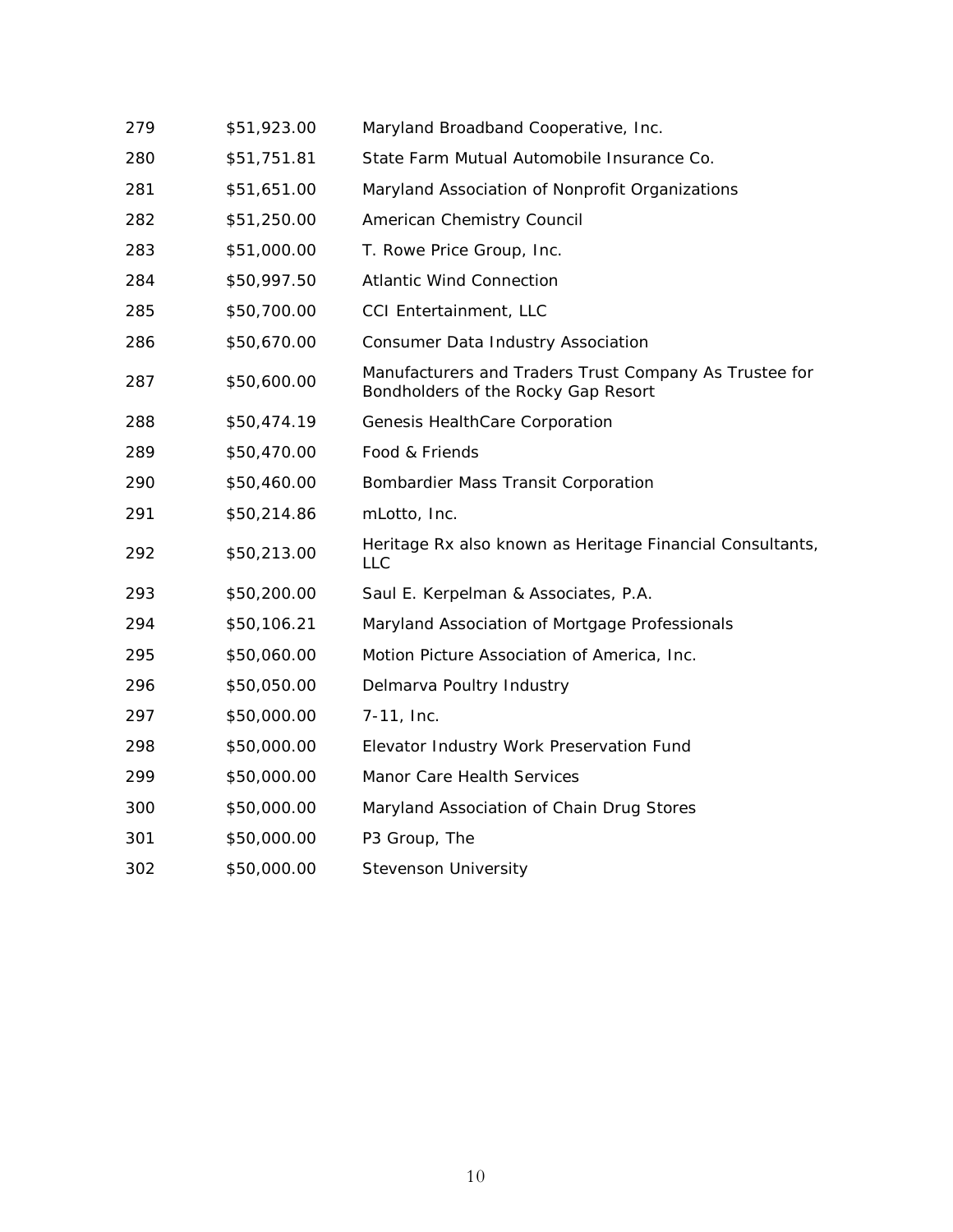## **APPENDIX B**

#### LOBBYISTS RECEIVING **\$50,000.00** OR MORE IN COMPENSATION ONE OR MORE EMPLOYERS

*November 1, 2011 - October 31, 2012*

**TOTAL AMOUNT LOBBYIST**

| 1              | \$1,305,414.88 | Perry, Timothy A.        |
|----------------|----------------|--------------------------|
| $\overline{c}$ | \$1,286,411.42 | Rozner, Joel D.          |
| 3              | \$1,248,041.00 | Proctor, Jr., Gregory S. |
| 4              | \$1,196,100.38 | Shaivitz, Robin F.       |
| 5              | \$1,141,000.00 | Evans, Gerard            |
| 6              | \$1,099,155.67 | Johansen, Michael V.     |
| 7              | \$1,055,148.94 | Stierhoff, John R.       |
| 8              | \$1,048,960.00 | Manis, Nicholas G.       |
| 9              | \$942,695.00   | Harris Jones, Lisa       |
| 10             | \$930,169.00   | Enten, D. Robert         |
| 11             | \$790,740.35   | Bereano, Bruce C.        |
| 12             | \$685,417.00   | Harting, Marta           |
| 13             | \$659,750.00   | Malone, Sean R.          |
| 14             | \$625,033.30   | Boston, III, Frank D.    |
| 15             | \$618,283.90   | Popham, Bryson F.        |
| 16             | \$554,750.00   | Mitchell, Van T.         |
| 17             | \$521,441.60   | Tiburzi, Paul A.         |
| 18             | \$504,994.12   | Kasemeyer, Pamela M.     |
| 19             | \$491,957.56   | Wise, J. Steven          |
| 20             | \$474,924.19   | Powers, Hannah J.        |
| 21             | \$471,854.27   | Bagwell, Ashlie          |
| 22             | \$466,420.00   | Pitcher, J. William      |
| 23             | \$456,844.00   | Johnson, Robert G.       |
| 24             | \$456,844.00   | Sidh, Sushant            |
| 25             | \$454,795.40   | Rasmussen, Dennis F.     |
| 26             | \$444,844.00   | Carroll, Jr., David H.   |
| 27             | \$440,474.81   | Lanier, Ivan V.          |
| 28             | \$427,615.29   | Bellamy, Lorenzo M.      |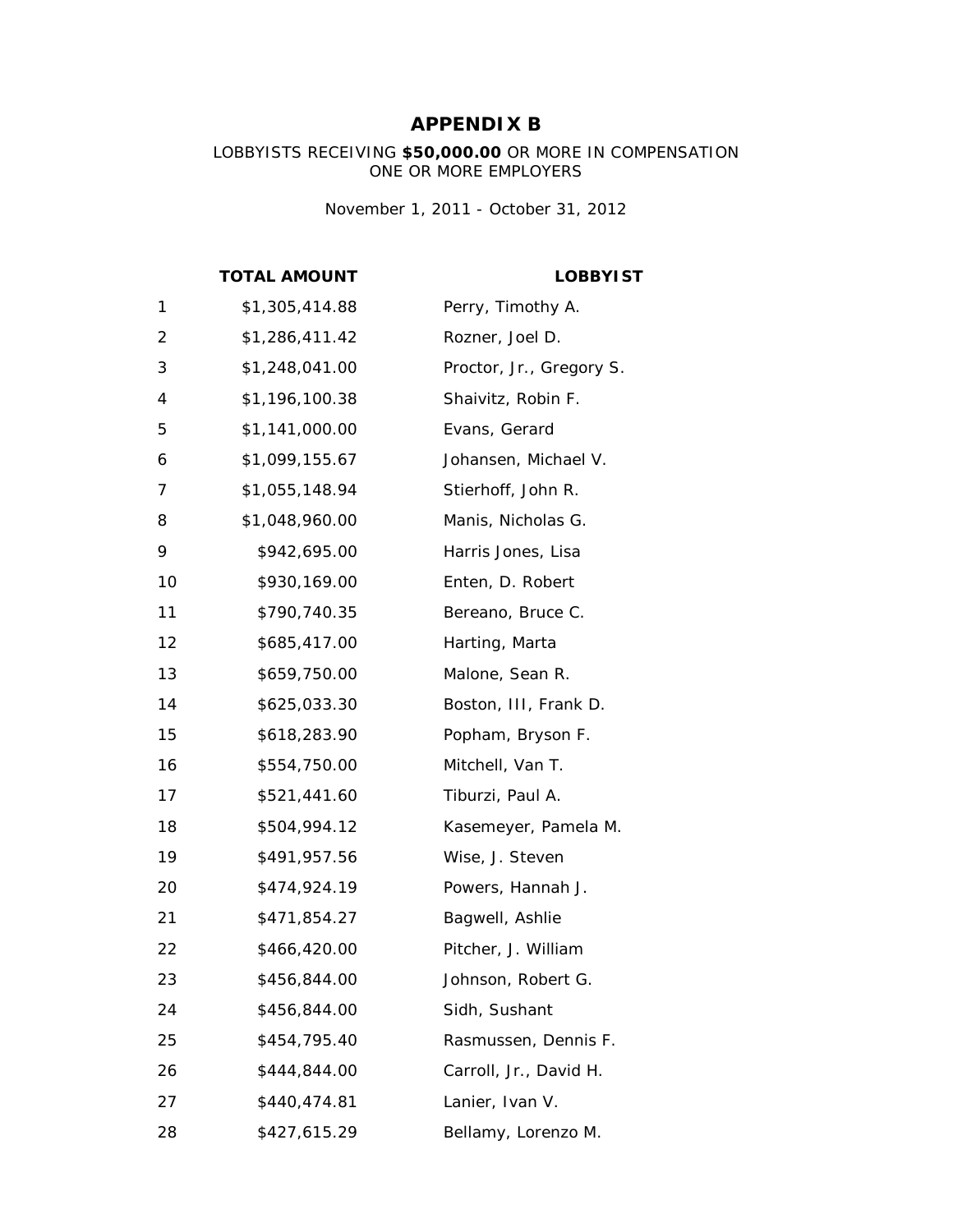| 29 | \$425,577.18 | Greenfield, Aaron J.       |
|----|--------------|----------------------------|
| 30 | \$419,687.50 | Hoffman, Barbara A.        |
| 31 | \$399,353.50 | White, Josh                |
| 32 | \$375,951.50 | Aery, Shaila R.            |
| 33 | \$375,792.77 | Collins, Carville B.       |
| 34 | \$354,810.61 | Jacobson, Jonas A.         |
| 35 | \$343,157.84 | Bryant, Eric L.            |
| 36 | \$337,750.00 | Riddick, Major F.          |
| 37 | \$337,605.44 | Doherty, Jr., Daniel T.    |
| 38 | \$315,919.65 | Robinson, Kimberly Y.      |
| 39 | \$313,670.09 | Battle, J. Kenneth         |
| 40 | \$279,840.00 | DiPietro, Christopher V.   |
| 41 | \$275,869.11 | Levitan, Laurence          |
| 42 | \$270,792.50 | Miedusiewski, American Joe |
| 43 | \$264,000.00 | Kress, William Allen       |
| 44 | \$261,983.46 | Lucchi, Leonard L.         |
| 45 | \$260,380.00 | Valentino-Benitez, Ellen   |
| 46 | \$260,180.73 | Chason, Todd R.            |
| 47 | \$260,000.00 | Looney, Sean M.            |
| 48 | \$255,000.00 | Genn, Gil                  |
| 49 | \$244,904.12 | Andryszak, John A.         |
| 50 | \$221,504.00 | McCoy, Dennis C.           |
| 51 | \$218,750.00 | Burner, Gene L.            |
| 52 | \$213,025.17 | Brocato, Barbara M.        |
| 53 | \$212,765.00 | Lininger, Brett Stewart    |
| 54 | \$202,250.00 | Favazza, John F.           |
| 55 | \$201,500.00 | Hill, Denise O.            |
| 56 | \$196,726.00 | Elliott, Robyn S.          |
| 57 | \$195,200.00 | Canning, Michael F.        |
| 58 | \$190,946.62 | Roddy, Patrick H.          |
| 59 | \$190,381.72 | Schwartz, III, Joseph A.   |
| 60 | \$186,931.00 | O'Keeffe, Kevin            |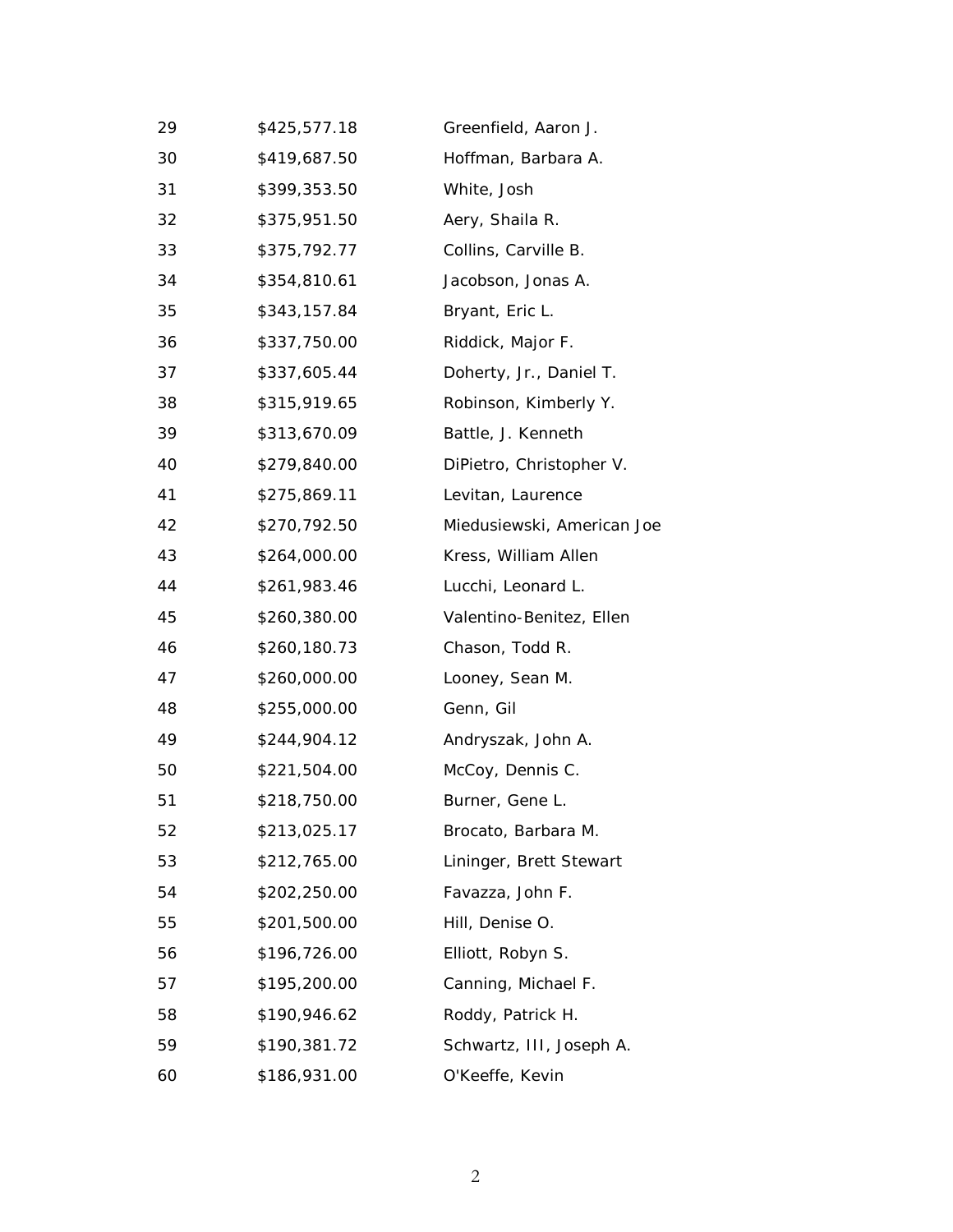| 61 | \$175,200.00 | Schrader, Sandra           |
|----|--------------|----------------------------|
| 62 | \$172,833.25 | Jones, Gary R.             |
| 63 | \$170,100.00 | Carter, W. Minor           |
| 64 | \$165,550.00 | Miles, William R.          |
| 65 | \$160,000.00 | Townsend, Pegeen A.        |
| 66 | \$155,829.32 | Ciekot, Ann T.             |
| 67 | \$154,097.98 | Douglas, Michele           |
| 68 | \$153,000.00 | Gally, Eric                |
| 69 | \$145,200.00 | Gisriel, Michael U.        |
| 70 | \$144,500.00 | Farasy, Thomas Morgan      |
| 71 | \$141,043.75 | Murphy, Kathleen M.        |
| 72 | \$141,000.00 | Loughran, Kathleen G.      |
| 73 | \$140,963.96 | Taylor, Jr., Casper R.     |
| 74 | \$135,086.00 | Cobbs, Drew P.             |
| 75 | \$124,999.96 | Alexander, Gary R.         |
| 76 | \$122,002.00 | Maloney, Kathleen M.       |
| 77 | \$121,790.00 | Montgomery III, Richard A. |
| 78 | \$115,000.00 | Hutchins, Diane            |
| 79 | \$114,347.00 | DeMattos, Jr., Joseph      |
| 80 | \$111,759.99 | Neil, John B.              |
| 81 | \$110,000.00 | Coles, Mark Anthony        |
| 82 | \$109,962.98 | Neily Mutch, Alice J.      |
| 83 | \$108,810.00 | Weisel, Meredith R.        |
| 84 | \$104,510.12 | Hoover, Lesa N.            |
| 85 | \$104,392.00 | Quinn, Brian M.            |
| 86 | \$104,000.00 | Rivkin, Deborah R.         |
| 87 | \$103,190.00 | Rasenberger, Ann Louise    |
| 88 | \$99,436.77  | Wilkins, Barbara J.        |
| 89 | \$97,000.00  | Woolums, John R.           |
| 90 | \$95,000.00  | Hendricks, Joel D.         |
| 91 | \$93,500.00  | Zellmer, Jeffrie           |
| 92 | \$92,500.00  | Appel, Erin                |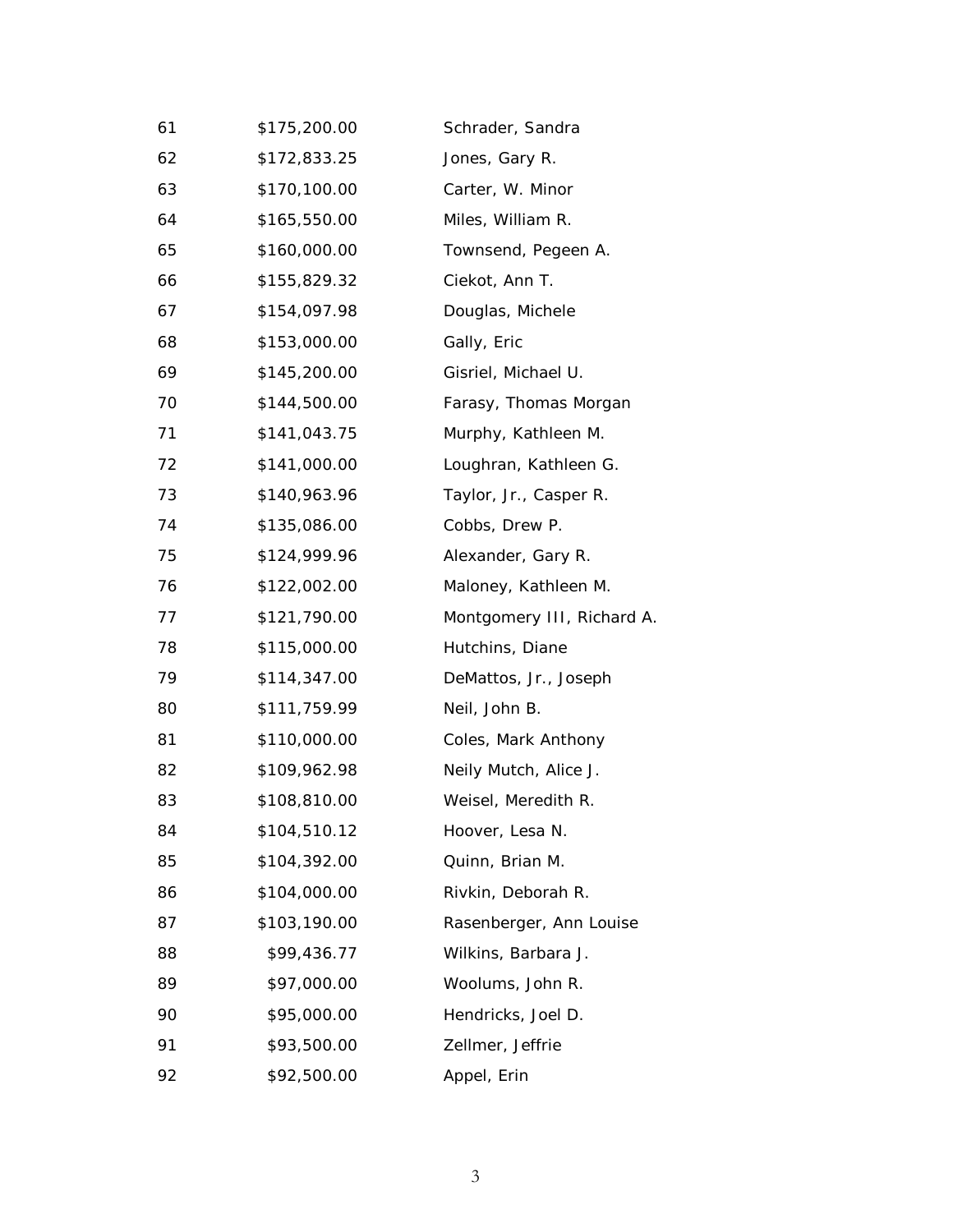| 93  | \$90,000.00 | Overton, Valerie Shearer   |
|-----|-------------|----------------------------|
| 94  | \$89,683.00 | Locklair, Cailey           |
| 95  | \$88,493.00 | Murray, Patrick H.         |
| 96  | \$87,400.00 | McDonald, Tom              |
| 97  | \$85,000.00 | Donoho, Patrick            |
| 98  | \$82,666.66 | Opara, Clay C.             |
| 99  | \$82,556.15 | Castelli, William A.       |
| 100 | \$81,000.00 | Nathanson, Martha D.       |
| 101 | \$81,000.00 | Rohling, Martin Guy        |
| 102 | \$80,000.00 | Jones, Tim T.              |
| 103 | \$78,952.00 | Ballentine, Jr., Thomas M. |
| 104 | \$78,010.00 | Bjarekull, Tina M.         |
| 105 | \$77,000.00 | Shepter, Brian             |
| 106 | \$75,000.00 | Horrigan, F. Peter         |
| 107 | \$73,000.00 | Fowlkes, Lyle              |
| 108 | \$72,418.00 | Abramson, Arthur C.        |
| 109 | \$72,083.00 | Schreiber, Bret Allan      |
| 110 | \$70,000.00 | Crumbliss, John            |
| 111 | \$70,000.00 | Reel, David                |
| 112 | \$70,000.00 | Robbins, Mike              |
| 113 | \$69,750.00 | Manis, George N.           |
| 114 | \$67,970.00 | Esty, Susan                |
| 115 | \$66,668.36 | Maloney, Amy Ellen         |
| 116 | \$65,000.00 | Jepson, Robert             |
| 117 | \$64,095.00 | Pomeroy, Christopher D.    |
| 118 | \$63,200.00 | Kitzmiller, John P.        |
| 119 | \$63,000.00 | Matricciani, Denise M.     |
| 120 | \$62,644.00 | Johnson, Sean              |
| 121 | \$61,140.00 | Tompkins, Daniel Paul      |
| 122 | \$60,827.34 | Adams, Jr., Earl           |
| 123 | \$60,266.47 | Buckner, Todd              |
| 124 | \$60,000.00 | Rogers, Kelley             |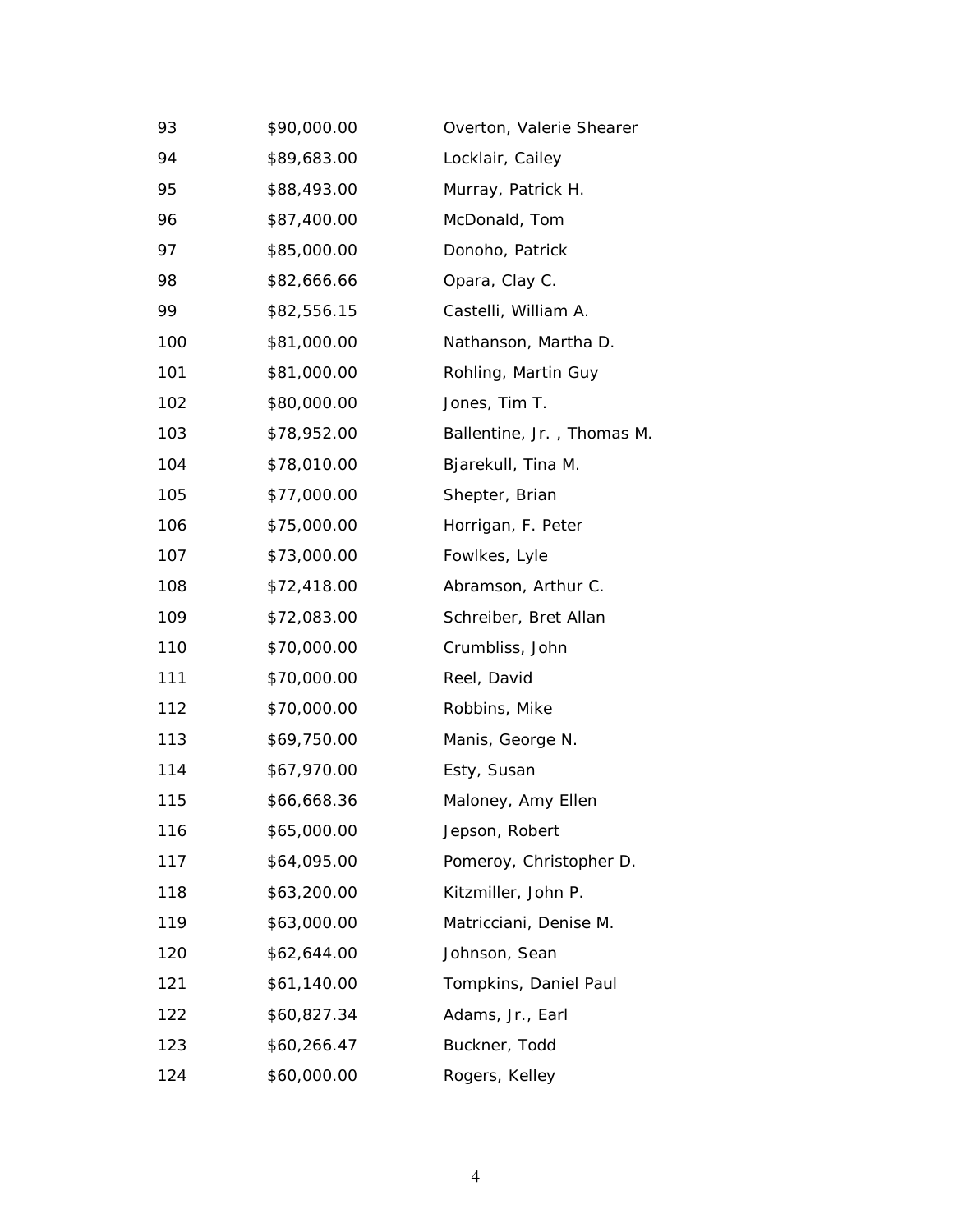| 125 | \$59,508.70 | Powell, Michael C.                |
|-----|-------------|-----------------------------------|
| 126 | \$59,470.68 | Meyer, Isaac                      |
| 127 | \$58,094.00 | Corwin, Marjorie A.               |
| 128 | \$57,656.23 | Lehman, Miriam                    |
| 129 | \$56,000.00 | Thompson, Melvin R.               |
| 130 | \$55,125.00 | Schiavone, Patricia               |
| 131 | \$54,405.47 | Bishop, Tabb J.                   |
| 132 | \$54,285.00 | Carey, Eleanor M.                 |
| 133 | \$53,920.00 | Worcester, Julia P.               |
| 134 | \$53,788.00 | Purnell, I. Vanessa               |
| 135 | \$53,754.20 | Bresnahan, Tamela Elizabeth       |
| 136 | \$53,634.98 | Blank, Avery                      |
| 137 | \$52,375.00 | Witten, Jennifer M.               |
| 138 | \$52,134.22 | Feinroth, Mark                    |
| 139 | \$52,000.00 | Kuiper, Laurie                    |
| 140 | \$51,923.00 | Patton, Tyler C.                  |
| 141 | \$51,035.46 | Mickens, Randal L.                |
| 142 | \$50,884.08 | Mitchell, Susan                   |
| 143 | \$50,859.00 | Connelly, Valerie T.              |
| 144 | \$50,602.00 | McCann, Nicole                    |
| 145 | \$50,145.23 | Richardson, Jr., Lawrence Anthony |
| 146 | \$50,000.00 | La Valle, Traci                   |
| 147 | \$50,000.00 | Miller, Beverly L.                |
| 148 | \$50,000.00 | Zinsmeister, Robert M.            |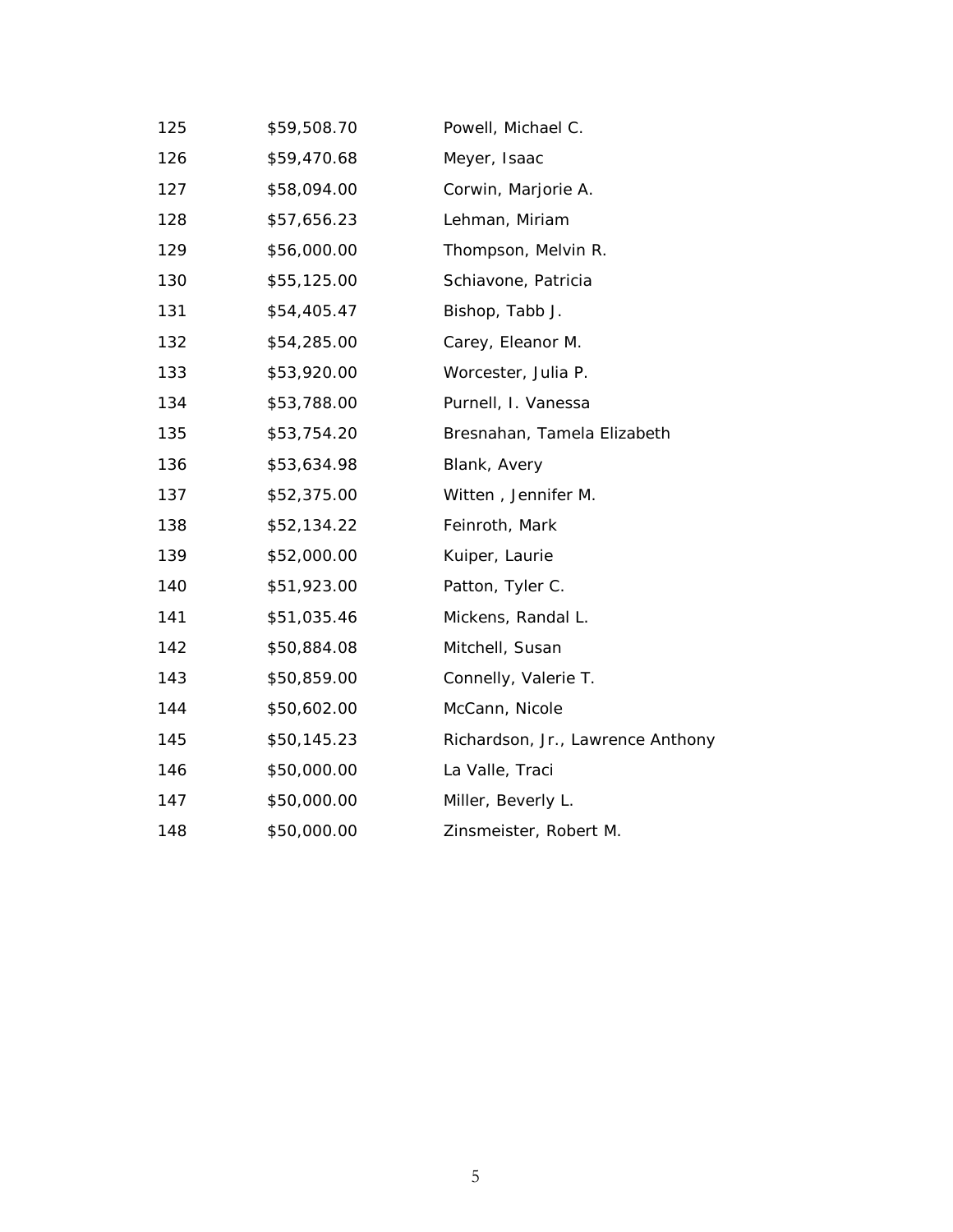## **APPENDIX C**

#### EXPENDITURES ON SPECIAL EVENTS *November 1, 2011 - October 31, 2012*

| <b>Group Invited</b>                               | <b>Number</b><br>of Times<br><b>Invited</b> | <b>Total</b>   |
|----------------------------------------------------|---------------------------------------------|----------------|
| Anne Arundel County Delegation                     | 9                                           | \$12,051.55    |
| <b>Baltimore City Delegation</b>                   | 8                                           | \$5,654.84     |
| <b>Baltimore County Delegation</b>                 | 9                                           | \$6,895.39     |
| <b>Carroll County Delegation</b>                   | $\overline{4}$                              | \$4,234.76     |
| <b>General Assembly</b>                            | 101                                         | \$1,262,050.17 |
| <b>Harford County Delegation</b>                   | 6                                           | \$9,746.57     |
| House Appropriations Committee                     | 10                                          | \$16,280.08    |
| House Economic Matters Committee                   | 20                                          | \$50,373.84    |
| House Environmental Matters Committee              | 12                                          | \$20,943.74    |
| House Health and Governmental Operations Committee | 22                                          | \$31,319.49    |
| House Judiciary Committee                          | 8                                           | \$17,884.64    |
| House of Delegates                                 | 4                                           | \$7,055.52     |
| House Rules and Executive Nominations Committee    | 0                                           | \$0.00         |
| House Ways and Means Committee                     | 9                                           | \$19,290.65    |
| Howard County Delegation                           | 6                                           | \$4,279.63     |
| Lower Eastern Shore Delegation                     | $\overline{7}$                              | \$15,521.80    |
| Montgomery County Delegation                       | 19                                          | \$218,368.45   |
| Prince George 's County Delegation                 | 13                                          | \$33,033.02    |
| Senate                                             | 5                                           | \$7,979.25     |
| Senate Budget and Taxation Committee               | 17                                          | \$21,351.06    |
| Senate Education Health & Environmental Affairs    | 19                                          | \$21,789.70    |
| Senate Executive Nominations Committee             | 0                                           | \$0.00         |
| Senate Finance Committee                           | 31                                          | \$75,205.84    |
| Senate Judicial Proceedings Committee              | 6                                           | \$11,416.57    |
| Southern Maryland Delegation                       | 6                                           | \$5,845.13     |
| <b>Upper Eastern Shore Delegation</b>              | 6                                           | \$14,577.65    |
| Western Maryland Delegation                        | 6                                           | \$8,901.71     |
| TOTAL: \$1,902,051.07                              |                                             |                |

(NOTE: Where more than one committee was invited to the same event there may be a proportionate allocation for the purposes of this report.)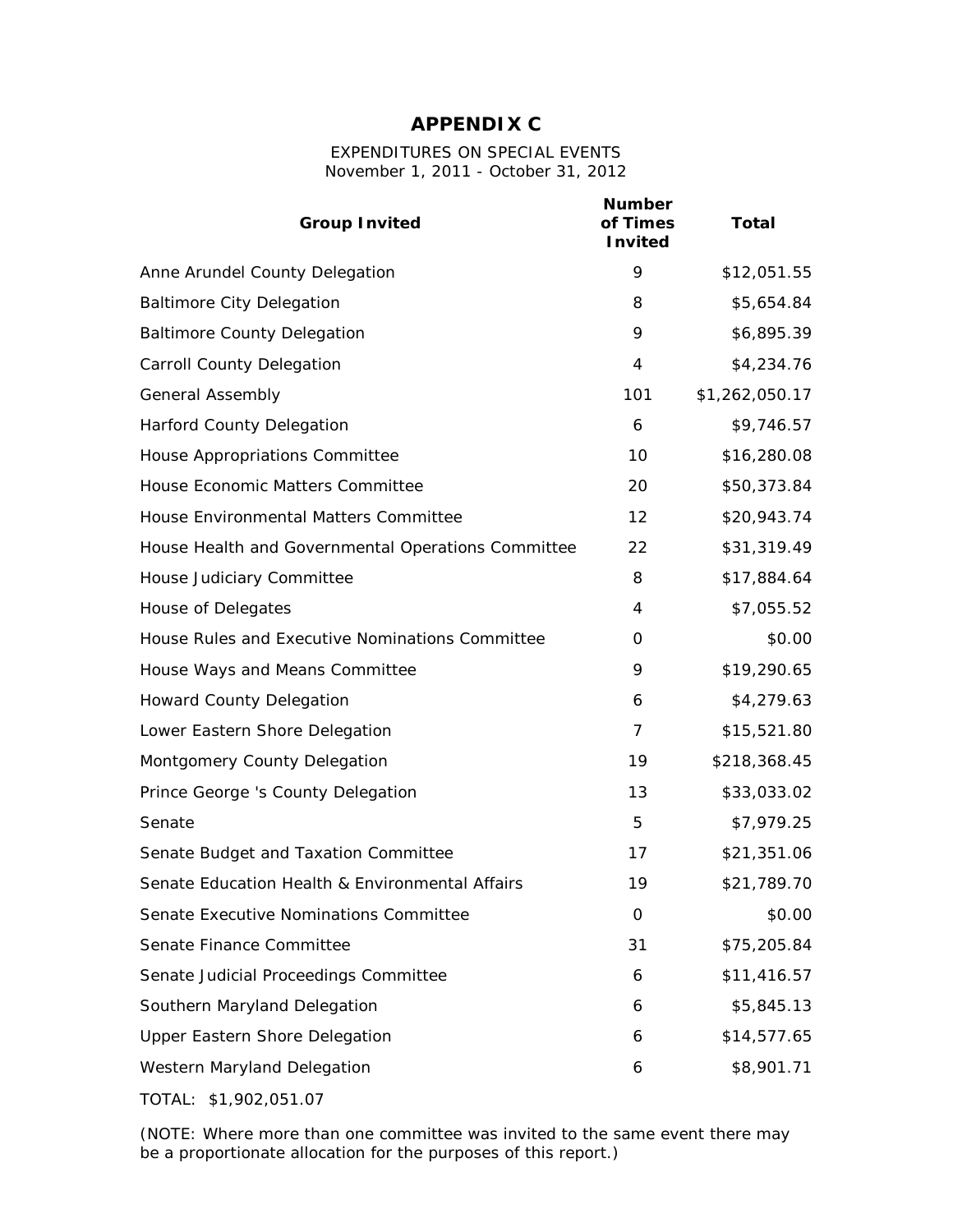# **APPENDIX D**

#### LOBBYING FIRMS REPORTING COMPENSATION OF \$1,000,000.00 OR MORE

*November 1, 2011 - October 31, 2012*

|                | <b>Name of Firm</b>                                         | <b>Amount of Compensation Reported</b> |
|----------------|-------------------------------------------------------------|----------------------------------------|
| $\mathbf{1}$   | Rifkin, Livingston, Levitan & Silver, LLC                   | \$3,616,265.66                         |
| 2              | Alexander & Cleaver, P.A.                                   | \$3,326,722.82                         |
| 3              | Gordon, Feinblatt, Rothman, Hoffberger<br>& Hollander, LLC. | \$2,968,177.92                         |
| 4              | Manis Canning & Associates                                  | \$2,070,910.00                         |
| 5              | Venable, LLP                                                | \$1,844,957.94                         |
| 6              | Harris Jones & Malone, LLC                                  | \$1,695,445.00                         |
| $\overline{7}$ | Capitol Strategies, LLC                                     | \$1,451,032.00                         |
| 8              | G.S. Proctor & Associates, Inc.                             | \$1,248,041.00                         |
| 9              | Gerard E. Evans, Ltd.                                       | \$1,141,000.00                         |
| 10             | The Artemis Group, LLC                                      | \$1,025,964.00                         |
|                |                                                             |                                        |